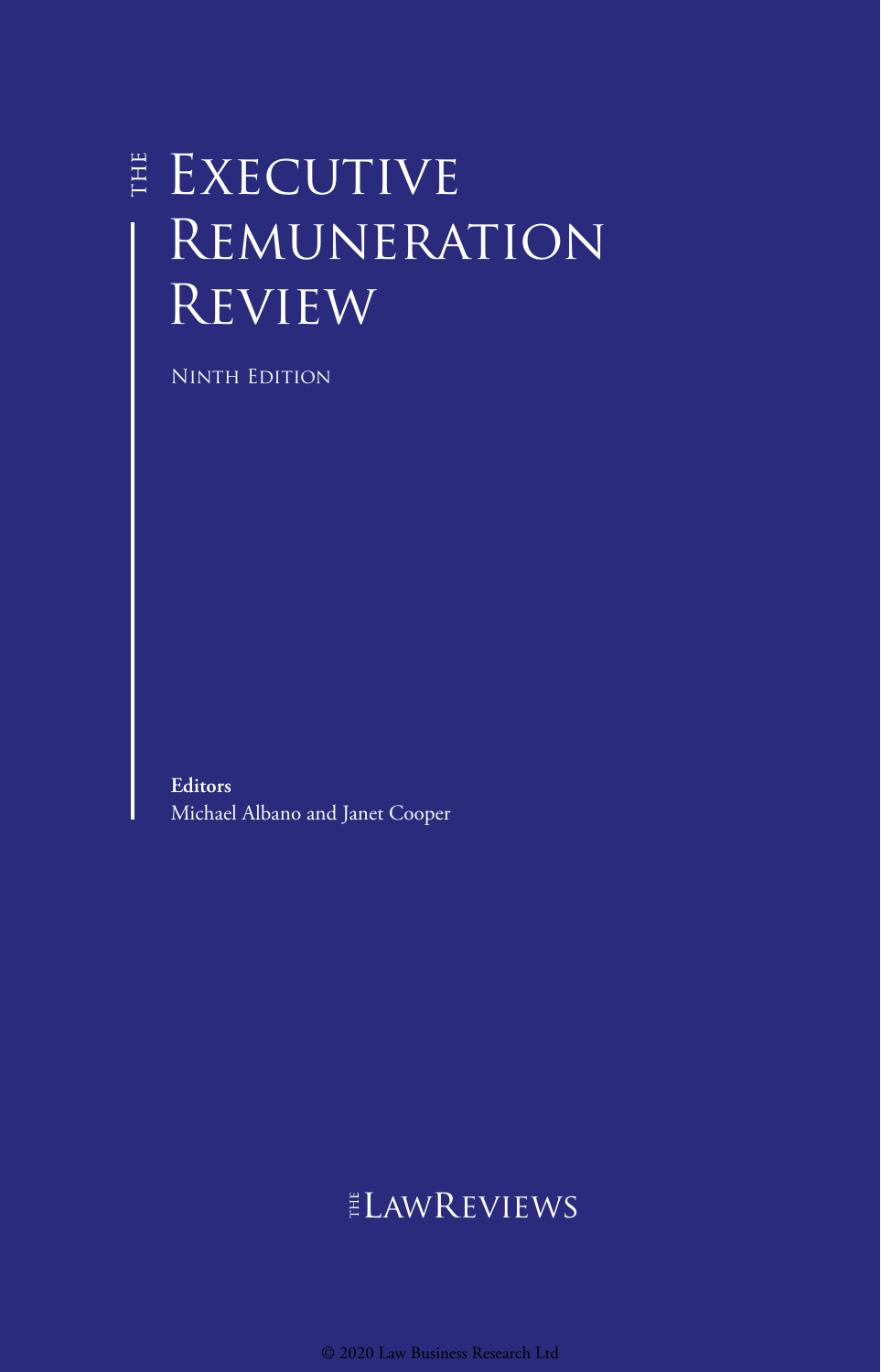# **EXECUTIVE** Remuneration Review

Ninth Edition

Reproduced with permission from Law Business Research Ltd This article was first published in October 2020 For further information please contact Nick.Barette@thelawreviews.co.uk

**Editors** Michael Albano and Janet Cooper

# $ELMR$  EVIEWS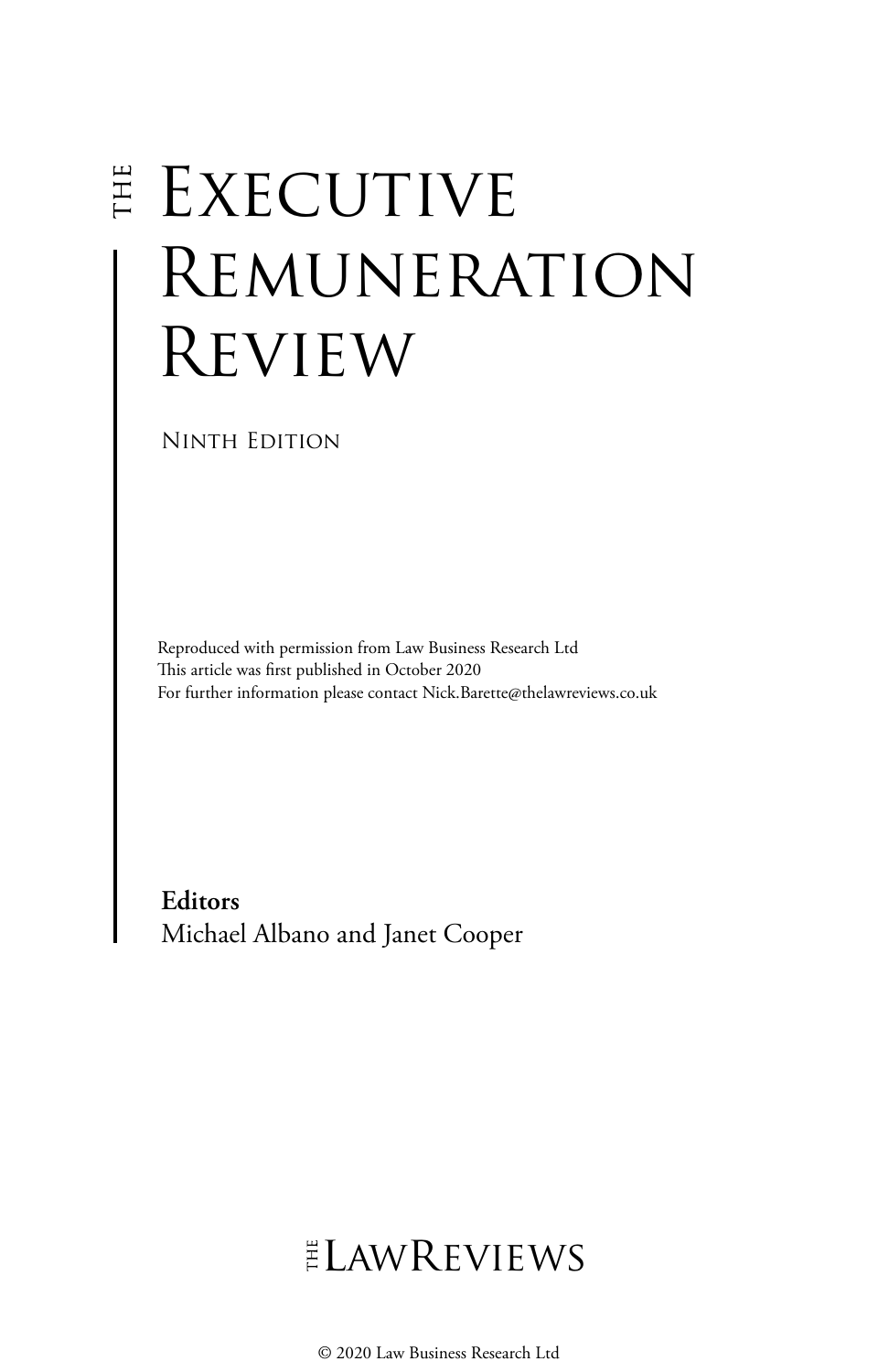#### PUBLISHER Tom Barnes

#### SENIOR BUSINESS DEVELOPMENT MANAGER Nick Barette

BUSINESS DEVELOPMENT MANAGER Joel Woods

SENIOR ACCOUNT MANAGERS Pere Aspinall, Jack Bagnall

ACCOUNT MANAGERS Olivia Budd, Katie Hodgetts, Reece Whelan

PRODUCT MARKETING EXECUTIVE Rebecca Mogridge

> RESEARCH LEAD Kieran Hansen

EDITORIAL COORDINATOR Gracie Ford, Tommy Lawson

PRODUCTION AND OPERATIONS DIRECTOR Adam Myers

> PRODUCTION EDITOR Gillian Fraser

> > SUBEDITOR Martin Roach

CHIEF EXECUTIVE OFFICER Nick Brailey

Published in the United Kingdom by Law Business Research Ltd, London Meridian House, 34–35 Farringdon Street, London, EC4A 4HL, UK © 2020 Law Business Research Ltd www.TheLawReviews.co.uk

No photocopying: copyright licences do not apply. The information provided in this publication is general and may not apply in a specific situation, nor does it necessarily represent the views of authors' firms or their clients. Legal advice should always be sought before taking any legal action based on the information provided. The publishers accept no responsibility for any acts or omissions contained herein. Although the information provided was accurate as at September 2020, be advised that this is a developing area. Enquiries concerning reproduction should be sent to Law Business Research, at the address above. Enquiries concerning editorial content should be directed to the Publisher – tom.barnes@lbresearch.com

ISBN 978-1-83862-452-1

Printed in Great Britain by Encompass Print Solutions, Derbyshire Tel: 0844 2480 112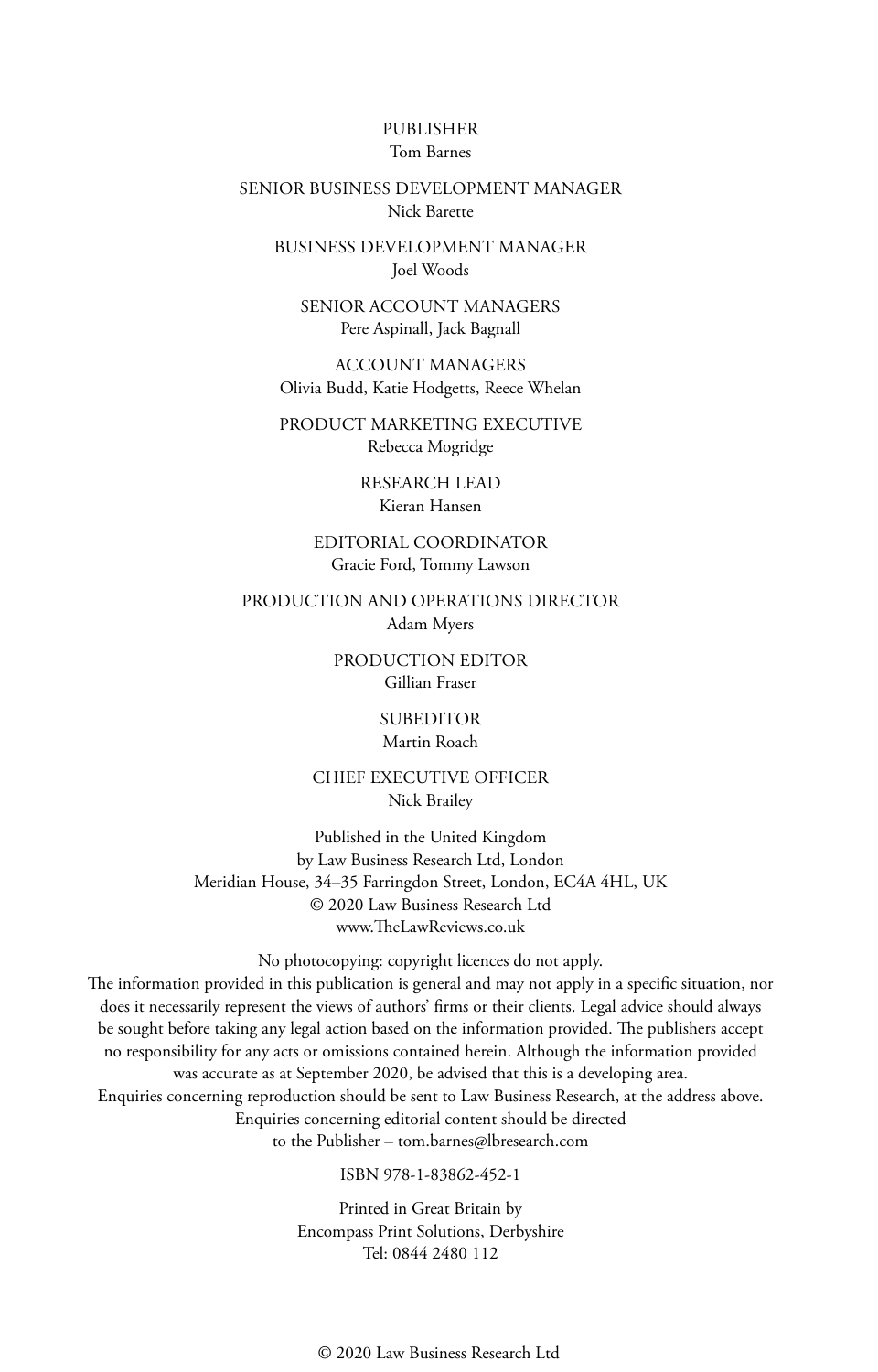# ACKNOWLEDGEMENTS

The publisher acknowledges and thanks the following for their assistance throughout the preparation of this book:

ADSUAR MUÑIZ GOYCO SEDA & PÉREZ-OCHOA

ALLEN & OVERY

ALRUD LAW FIRM

AZB & PARTNERS

BAKER MCKENZIE

CHASSANY WATRELOT & ASSOCIÉS

CLEARY GOTTLIEB STEEN & HAMILTON LLP

CREEL, GARCÍA-CUÉLLAR, AIZA Y ENRÍQUEZ SC

HANNES SNELLMAN ATTORNEYS LTD

HOMBURGER AG

LOYENS & LOEFF LUXEMBOURG

LUND ELMER SANDAGER

TAPESTRY COMPLIANCE LIMITED

TRAVERS SMITH LLP

URIA MENÉNDEZ ABOGADOS

VEIRANO ADVOGADOS

WILLKIE FARR & GALLAGHER LLP

#### WOLF THEISS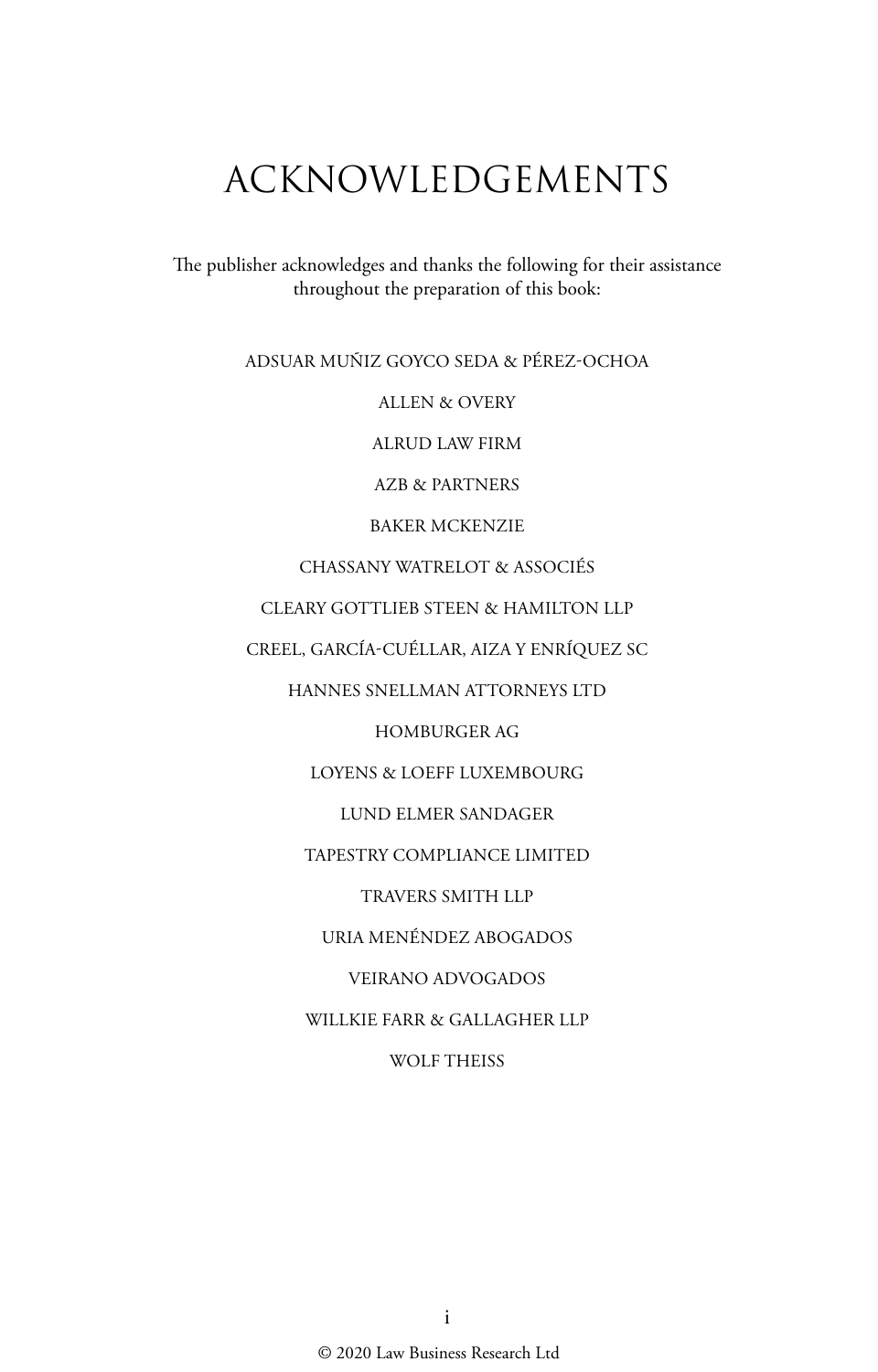# CONTENTS

| Michael Albano |                                                                                                |
|----------------|------------------------------------------------------------------------------------------------|
| Chapter 1      |                                                                                                |
|                | Sean Selleck, John Walker, Erica Kidston, Jonathan Kelt, Alexandra Stead<br>and Sinan Alnajjar |
| Chapter 2      |                                                                                                |
|                | Flávia Martins Azevedo                                                                         |
| Chapter 3      |                                                                                                |
|                | Michael Møller Nielsen and Helene Lønningdal                                                   |
| Chapter 4      |                                                                                                |
|                | Janet Cooper OBE, Matthew Hunter and Emilie Sylvester                                          |
| Chapter 5      |                                                                                                |
|                | Johanna Haltia-Tapio, Johan Hägerström and Anniina Järvinen                                    |
| Chapter 6      |                                                                                                |
|                | Yoan Bessonnat, Gabriel Flandin and Philippe Grudé                                             |
| Chapter 7      |                                                                                                |
|                | Michael Brems, Jens Hafemann and Falko Maurer                                                  |
| Chapter 8      |                                                                                                |
|                | Rowan McKenzie, Steven Sieker and Karen Man                                                    |
| Chapter 9      |                                                                                                |
|                | Barnabás Buzási, Melinda Pelikán, János Pásztor, Bence Kálmán and Eszter Bohati                |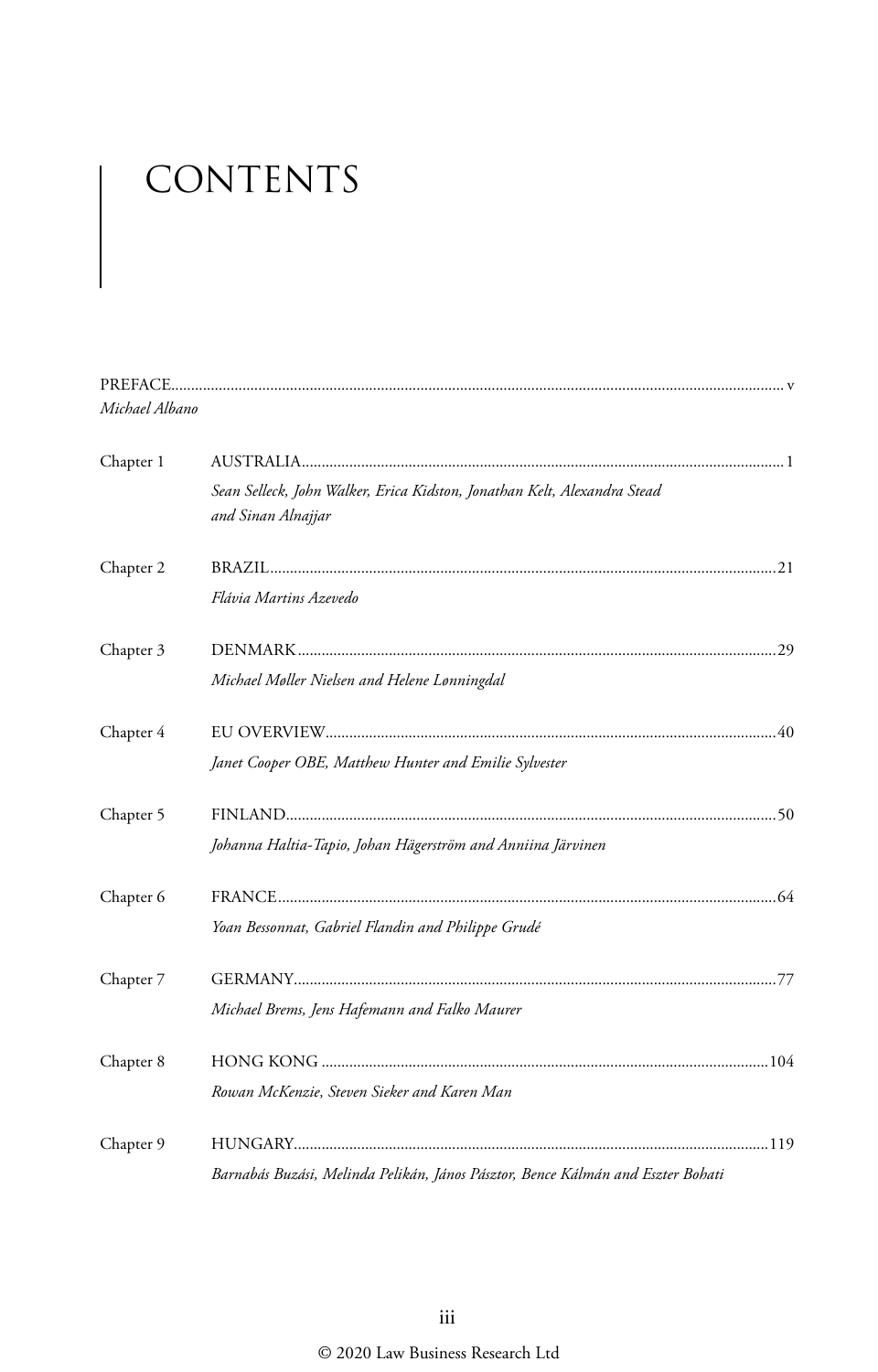| Chapter 10 |                                                                                              |  |
|------------|----------------------------------------------------------------------------------------------|--|
|            | Nohid Nooreyezdan, Shreya Rao, Veena Gopalakrishnan, Pranjal Singh<br>and Nishanth Ravindran |  |
| Chapter 11 |                                                                                              |  |
|            | Gianluca Russo                                                                               |  |
| Chapter 12 |                                                                                              |  |
|            | Véronique Hoffeld, Cédric Raffoul, Kheira Mebrek and Farah Jeraj                             |  |
| Chapter 13 |                                                                                              |  |
|            | Alejandro Santoyo and Francisco J Peniche Beguerisse                                         |  |
| Chapter 14 |                                                                                              |  |
|            | Suzanne Sikkink, Sjoerd Buijn, Max van Boxel, Naomi Reijn and Olivier Valk                   |  |
| Chapter 15 |                                                                                              |  |
|            | Edwin J Seda-Fernández, Mariel Y Haack and Mariangely González-Tobaja                        |  |
| Chapter 16 |                                                                                              |  |
|            | Irina Anyukhina, Elena Novikova and Olga Pimanova                                            |  |
| Chapter 17 |                                                                                              |  |
|            | Raúl Boo, Miguel Pérez and Aina Valls                                                        |  |
| Chapter 18 |                                                                                              |  |
|            | Balz Gross, Andreas Müller and Peter Müller                                                  |  |
| Chapter 19 |                                                                                              |  |
|            | Mahesh Varia                                                                                 |  |
| Chapter 20 |                                                                                              |  |
|            | Michael Albano and Julia Rozenblit                                                           |  |
| Appendix 1 |                                                                                              |  |
| Appendix 2 |                                                                                              |  |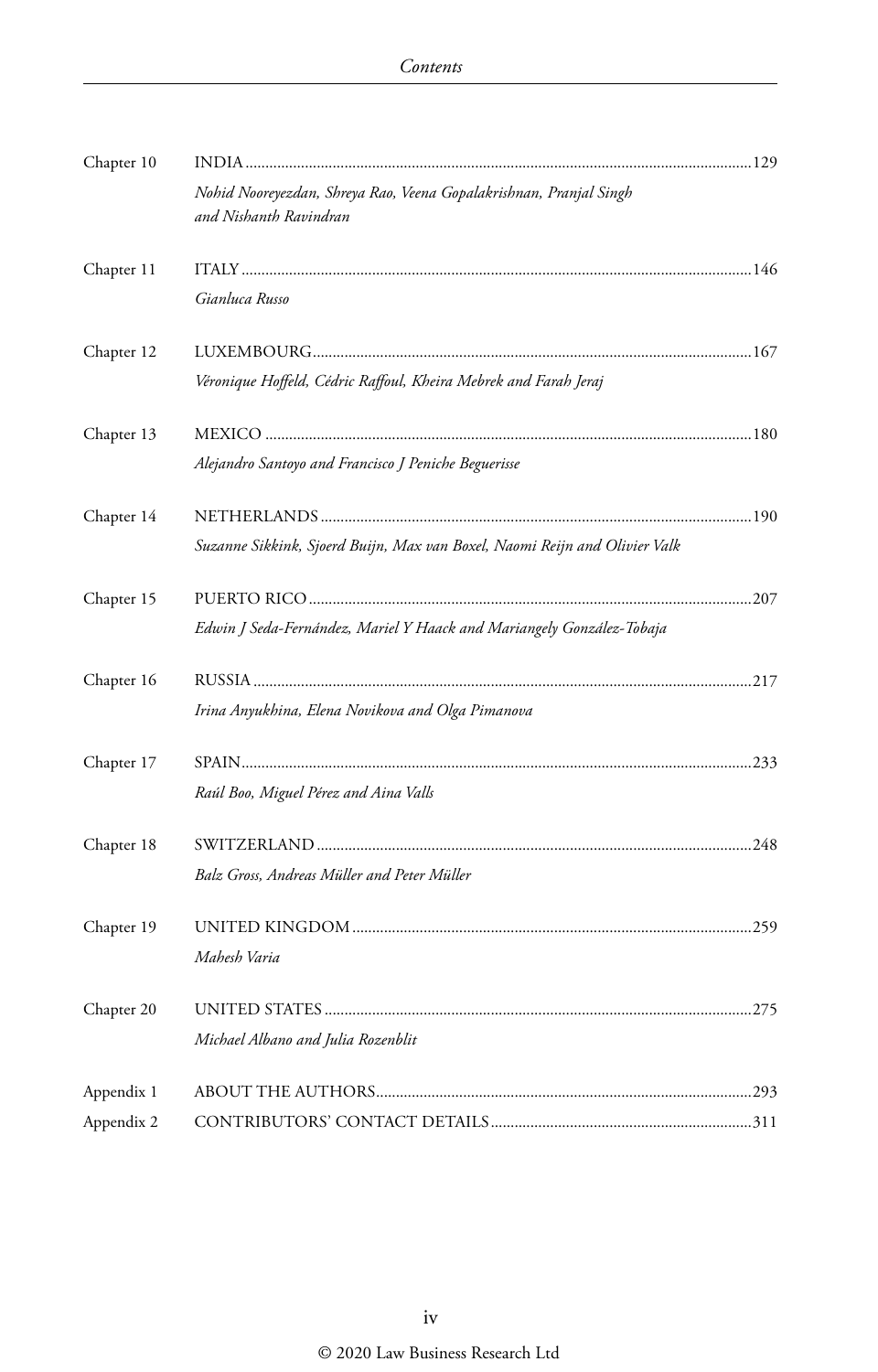# PREFACE

Executive remuneration encompasses a diverse range of practices and is consequently influenced by many different areas of the law, including tax, employment, securities and other aspects of corporate law. We have structured this book with the intention of providing readers with an overview of these areas of law as they relate to the field of executive remuneration. The intended readership of this book includes both in-house and outside counsel who are involved in either the structuring of employment and compensation arrangements, or more general corporate governance matters. We hope this book will be particularly useful in circumstances where a corporation is considering establishing a presence in a new jurisdiction, and is seeking to understand the various rules and regulations that may govern executive employment (or the corporate governance rules relating thereto) with regard to newly hired (or transferring) executives in that jurisdiction.

The most fundamental considerations relating to executive remuneration are often tax-related. Executives will often request that compensation arrangements be structured in a manner that is most tax-efficient for them, and employers will frequently attempt to accommodate these requests. To do so, of course, it is critical that employers understand the tax rules that apply in a particular situation. To that end, this book attempts to highlight differences in taxation (both in terms of the taxes owed by employees, as well as the taxes owed – or tax deductions taken – by employers), which can be the result of:

- *a* the nationality or residency status of executives;
- *b* the jurisdiction in which executives render their services;
- *c* the form in which executives are paid (e.g., cash, equity (whether vested or unvested) or equity-based awards);
- *d* the time at which executives are paid, particularly if they are not paid until after they have 'earned' the remuneration; and
- *e* the mechanisms by which executives are paid (e.g., outright payment, through funding of trusts or other similar vehicles, or personal services corporations).

In addition to matters relating to the taxation of executive remuneration, employment law frequently plays a critical role in governing executives' employment relationships with their employers. There are a number of key employment law-related aspects that employers should consider in this context, including:

- the legal enforceability of restrictive covenants;
- *b* the legal parameters relating to wrongful termination, constructive dismissal or other similar concepts affecting an employee's entitlement to severance on termination of employment;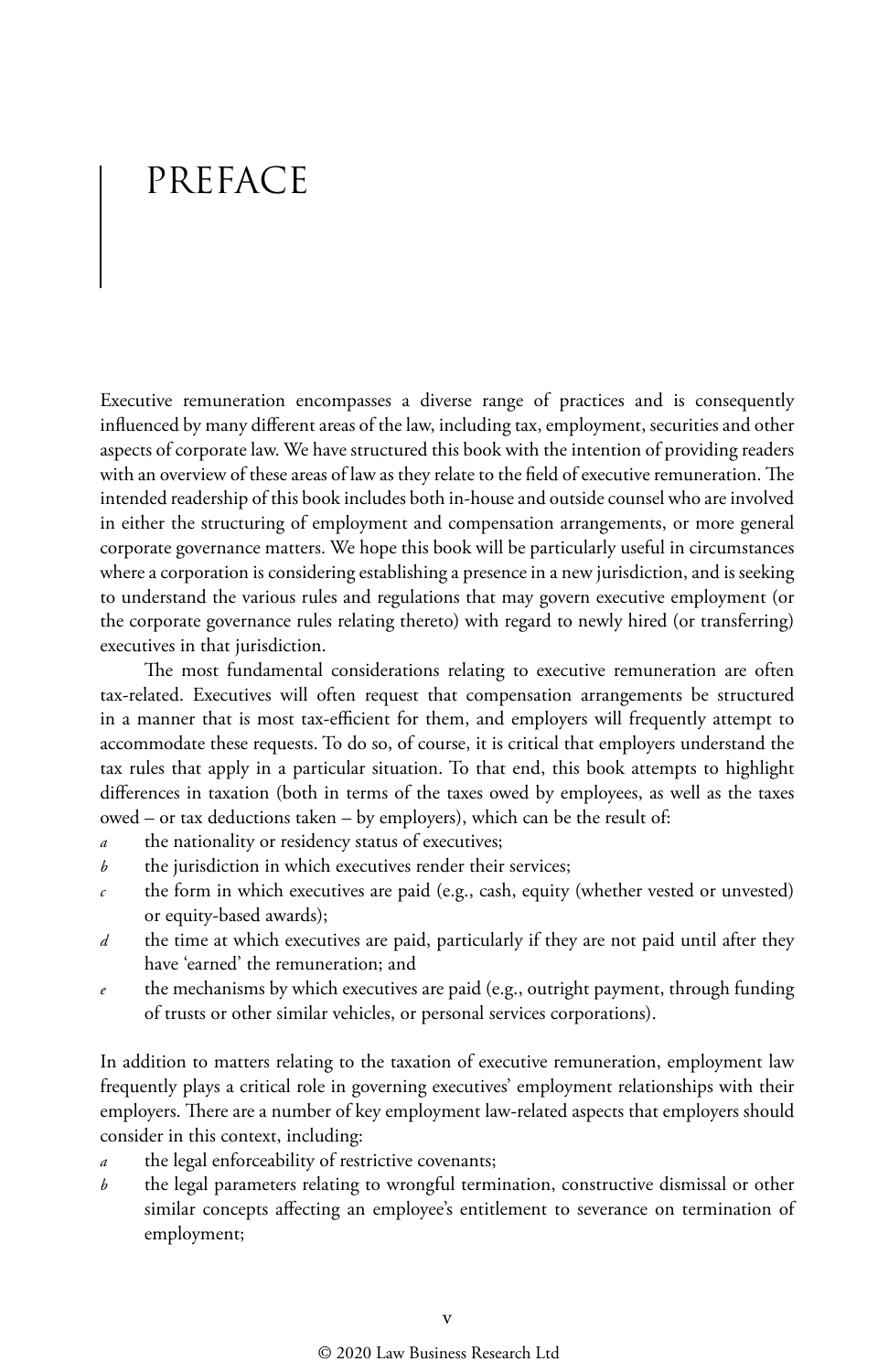- *c* any special employment laws that apply in connection with a change in control or other type of corporate transaction (e.g., an executive's entitlement to severance or the mechanism by which an executive's employment may transfer to a corporate acquirer); and
- *d* other labour-related laws (such as laws related to unions or works councils) that may affect the employment relationship in a particular jurisdiction.

The contours of these types of employment laws tend to be highly jurisdiction-specific and, therefore, it is particularly important that corporations have a good understanding of these issues before entering into any employment relationships with executives in any particular country.

Beyond tax and employment-related laws, there are a number of other legal considerations that corporations should take into account when structuring employment and executive remuneration arrangements. Frequently, these additional considerations will relate to the tax or employment law issues already mentioned, but it is important they are still borne in mind. For example, when equity compensation is used, many jurisdictions require that the equity awards be registered (or qualify for certain registration exemptions) under applicable securities laws. These rules tend to apply regardless of whether a company is publicly or privately held. In addition to registration requirements, it is critical for both employers and employees to understand any legal requirements that apply in respect of executives' holding, selling or buying equity in their employers.

Given the heightened focus in many jurisdictions on executive remuneration practices in recent decades – both in terms of public policy and public perception – the application of corporate governance principles to executive compensation decisions is crucial to many companies. The covid-19 pandemic has presented novel challenges for companies and resulted in renewed scrutiny on executive remuneration practices. Decisions about conforming to best practices in the field of executive remuneration may have substantial economic consequences for companies and their shareholders and executives. Corporate governance rules principally fall into two categories. The first concerns the approvals required for compensatory arrangements: a particular remuneration arrangement may require the approval of the company's board of directors (or a committee thereof). Many jurisdictions have adopted either mandatory or advisory say-on-pay regimes, in which shareholders are asked for their view on executive remuneration. The second concerns the public disclosure requirements applicable to executive remuneration arrangements: companies should be aware of any disclosure requirements that may become applicable as a result of establishing a new business within a particular jurisdiction, and in fact may wish to structure new remuneration arrangements with these disclosure regimes in mind. In recent years, there has also been increased legislative and shareholder focus in many jurisdictions on environmental and social governance issues, such as the gender pay gap, tying executive compensation to environmental and social goals and diversity initiatives.

We hope that readers find the following discussion of the various tax, statutory, regulatory and supervisory rules and authorities instructive.

#### **Michael Albano**

Cleary Gottlieb Steen & Hamilton LLP New York July 2020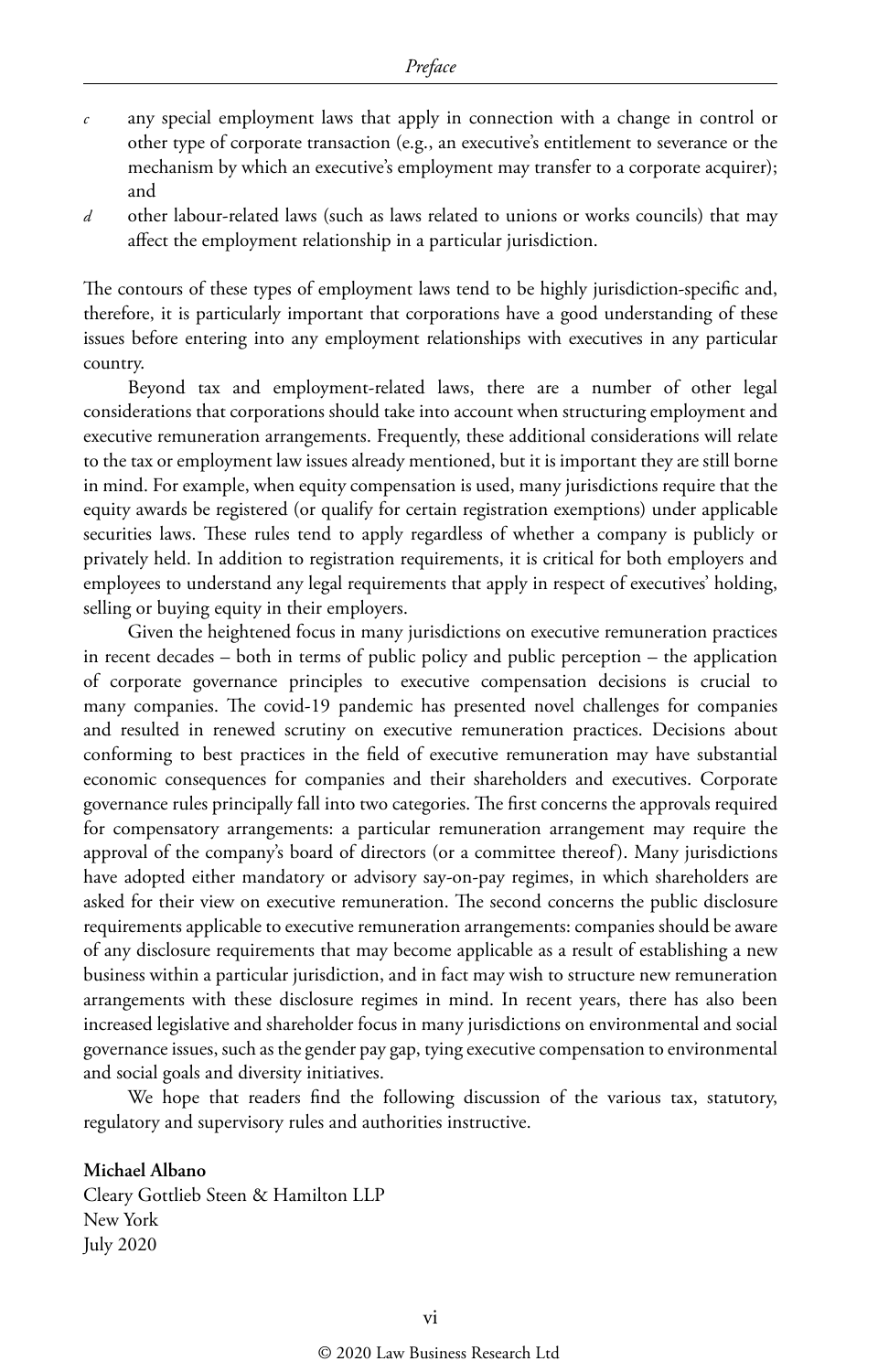## SPAIN

*Raúl Boo, Miguel Pérez and Aina Valls*<sup>1</sup>

#### **I INTRODUCTION**

The Spanish market combines the discipline and stability brought about by EU legislation and the expertise and innovation of its players. It is a competitive and open market populated by national and international service providers who are driven by its harmonised regulations and the diversity of its demand.

The Spanish tax code is competitive for entities incorporated or domiciled in Spain, for non-Spanish investors in Spanish-resident entities and for employees moving to Spain to provide services to Spanish-resident entities.

In addition, companies that decide to set up in Spain will find a very competitive country in relation to the following: employment costs; increasingly flexible regulations; a fully professionalised judicial system; a reasonable role for employee representatives and trade unions in a context without industrial disputes. In addition, Spanish immigration regulations facilitate obtaining work and residence permits in a short time for highly qualified professionals, large companies and intragroup employee transfers.

From a corporate standpoint, there is harmonised and EU-based regulation on directors' remuneration in listed companies, aimed at promoting transparency and enhancing the protection to shareholders. Although inspired in such regulations with regard to good governance, the legislation applicable to executive directors remuneration in non-listed companies has been on the spot of the Spanish Supreme Court, issuing a breaking ruling which trying to unify the applicable regimes.

This chapter reviews the main advantages of the Spanish systems in terms of tax, labour and corporate law associated with the remuneration of executives and directors. In recent years this area has undergone multiple statutory amendments and the courts and administrative authorities have set important precedents and doctrine. With this in mind, this chapter seeks to provide a practical guide to the main issues and the latest developments.

<sup>1</sup> Raúl Boo is a counsel, and Miguel Pérez and Aina Valls are associates at Uría Menéndez.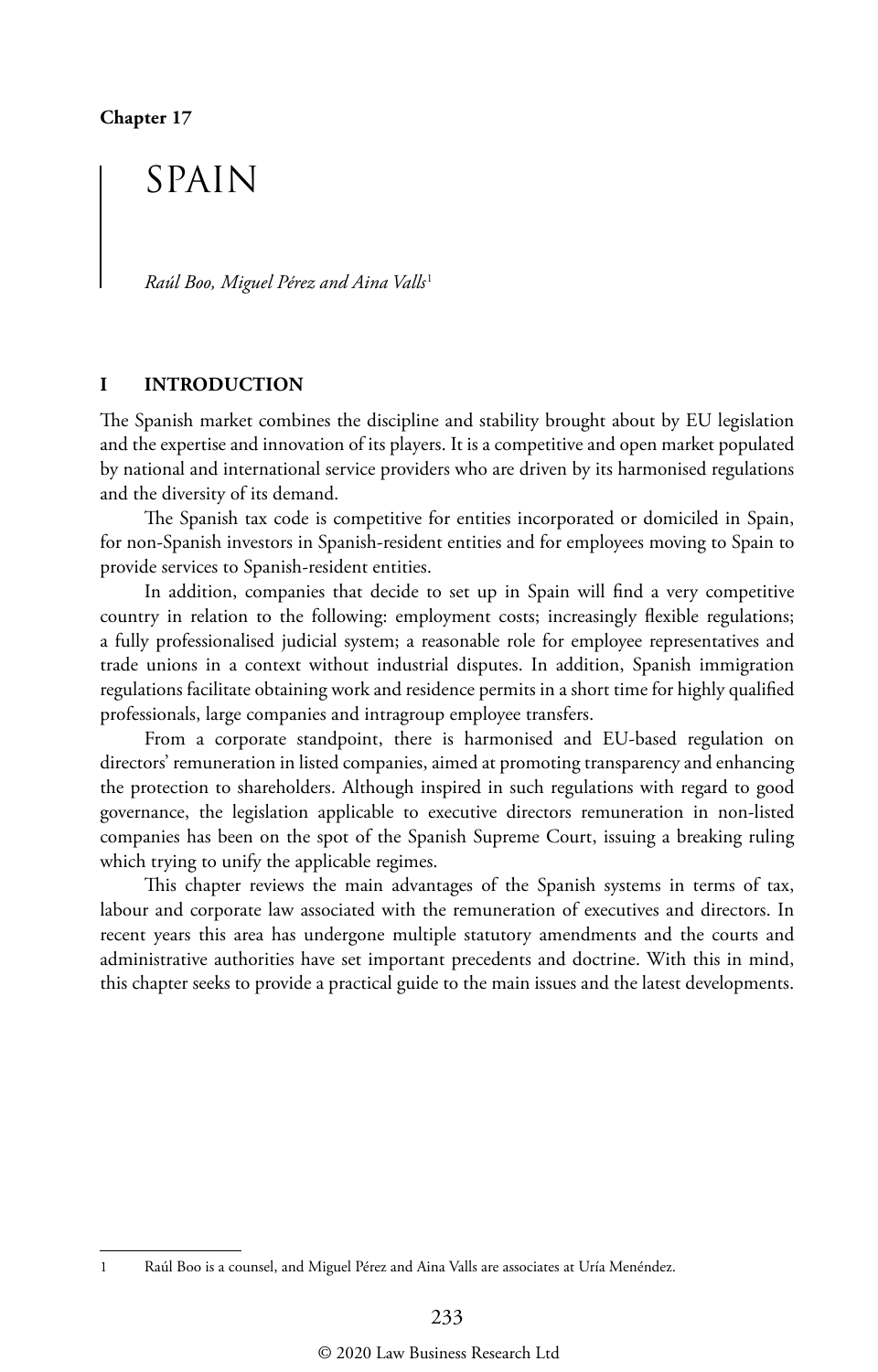#### **II TAXATION**

#### **i Income tax for employees**

#### *Tax residency*

When analysing Spanish taxation for employees, including executives and directors, we should first determine whether the natural person is tax resident in Spain. The rules for determining tax residency in Spain are set out in Article 9 of the PIT Law.<sup>2</sup>

This provision establishes that a natural person is deemed to be resident in Spain for tax purposes, if either:

- *a* he or she remains in the Spanish territory for more than 183 days during a calendar year; or
- *b* the main centre or base of his or her activities or economic interests is, direct or indirectly, located in Spain.

In addition, the Spanish tax authorities may presume iuris tantum that an individual is resident in Spain when his or her spouse and underage children are resident in Spain under any of the criteria laid down in (a) and (b) above.

Regarding occasional absences from Spain, they will be calculated as days spent in Spain unless there is evidence that the natural person is tax resident in another country. However, if the person states that he or she is tax resident in a country considered a tax haven by Spain, the tax authorities could request him or her to prove that he or she has remained in such country for more than 183 days.

The binding ruling by the Spanish General Directorate for Taxes (GDT) of 17 June 2020 is especially relevant for the purposes of determining tax residency in Spain in 2020. This ruling concerned whether the period during which the state of emergency declared by the Spanish Government as a result of the covid-19 pandemic was in force, and which entailed restrictions on the free movement of people, could be taken into account for the purpose of the 183 days established above. The GDT, disregarding the OECD's recommendations, stated that this period should be taken into account. Therefore, individuals who were forced to stay in Spain due to the covid-19 pandemic could be deemed to be tax resident in Spain in 2020 if they met the relevant requirements (i.e., if they were in Spain for more than 183 days).

The above domestic rules must be complied with along with the rules contained in the tax treaties signed by the Kingdom of Spain when each signatory country consider that the natural person is tax resident in that respective country.

#### *General taxation on employment income*

#### *Spanish tax residents*

Once the tax residency of the executive or director is determined, if they are deemed to be tax resident in Spain, they will be subject to PIT and net wealth tax in Spain on a worldwide basis. PIT has two different taxable bases: a general one, which includes employment income, and a saving one.

<sup>2</sup> Law 35/2006 of 28 November on personal income tax and amending corporate income tax, non-resident's income tax and wealth tax laws (PIT Law).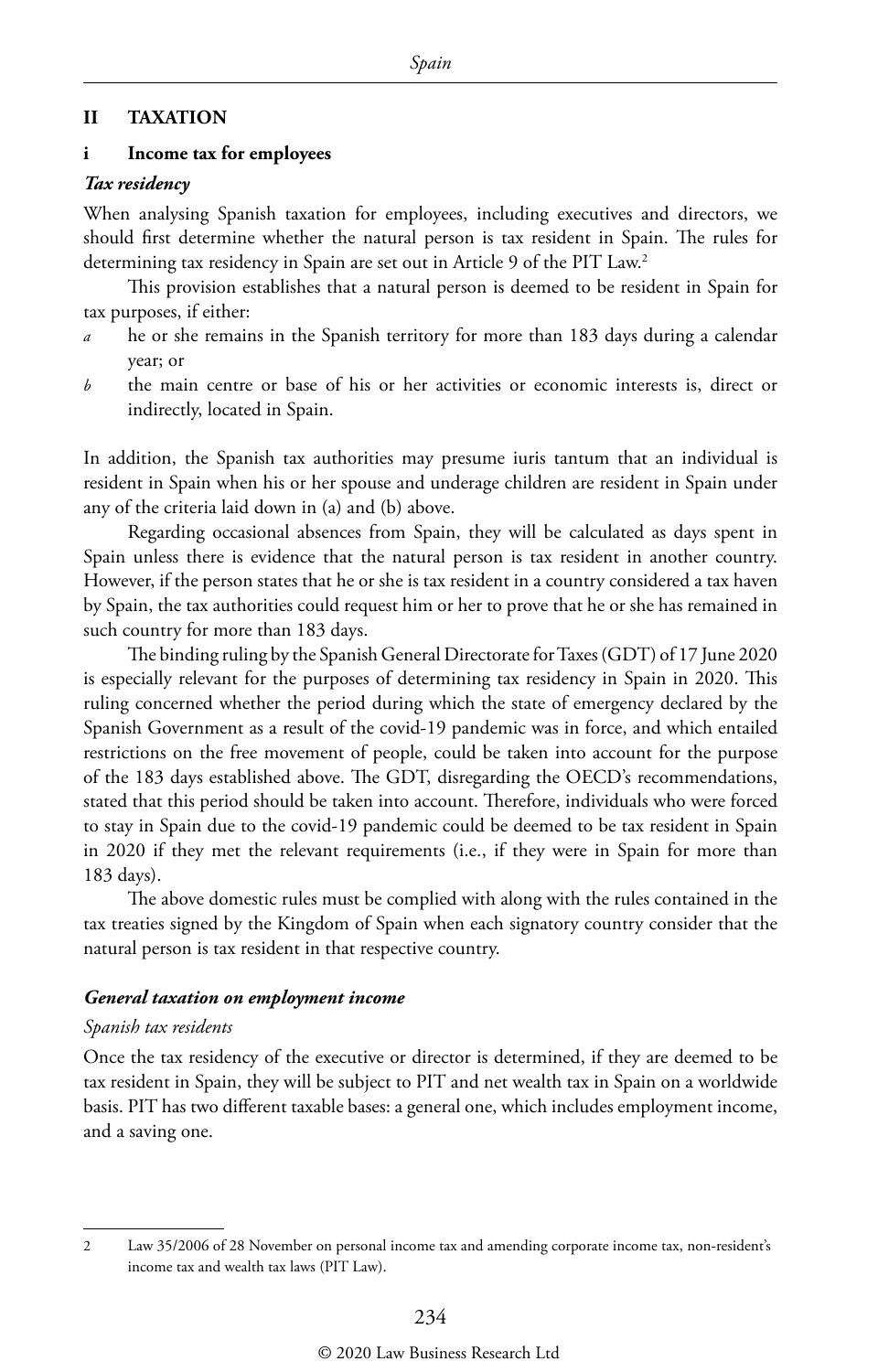The general taxable base rates vary in the different Spanish autonomous regions. For instance, the maximum tax rate is 43.5 per cent in Madrid and 48 per cent in Barcelona and Valencia.

However, the saving taxable base is taxed at up to 23 per cent in the entire Spanish territory (except the Basque Country and Navarre, which follow their own rules).

Regarding net wealth tax, tax rates also vary in the different Spanish autonomous regions as well as the minimum amount of wealth that is exempt. For instance, tax residents in Madrid are exempt from wealth tax while, for example, the net wealth of tax residents in Valencia in excess of  $\epsilon$ 600,000 is taxed at up to 3.12 per cent.

#### *Non-Spanish tax residents*

If the executive or director is not deemed to be tax resident in Spain, his or her employment income may be subject to non-resident income tax (NRIT). In principle, income derived directly or indirectly from a personal activity carried out in Spain is subject to taxation in Spain. In addition, payments to directors or members of a board of directors of Spanish resident entities are taxed in Spain.

This rule must be complied with along with the regulations contained in the relevant tax treaties Spain has signed with other countries. Although the regulations in the corresponding treaty signed by Spain and the country of residence of the employee or director should be checked, the general rules set out in the OECD's Model Convention are the following:

- Employment income can only be taxed in the worker's country of residence unless his or her work is carried out in a different country. If so, this income can be taxed in the country in which the work is actually carried out. However, according to the Model Convention, if certain requirements are met, the employment income derived from this work will not be able to be taxed in the country in which the work is actually carried out. Therefore, the general rules contained in the Spanish NRIT law will not apply.
- *b* For directors, the Model Convention establishes the same rules as the Spanish NRIT law; that is, remuneration received as a director of a company resident in one country can be taxed by this country (regardless of where the director's tax residence is).

If the employment or director income is subject to NRIT, it will be taxed at a flat rate of 19 per cent for residents in the EU, Norway and Iceland and 24 per cent for residents in the rest of the world.

#### **ii** Social taxes for employees<sup>3</sup>

Spanish social security covers all Spanish nationals who reside and perform their activities in Spain, as well as foreigners with work permits. The social security system is mainly financed through contributions made by employers and employees based on the salary received by the employee.<sup>4</sup>

<sup>3</sup> Spanish social security provisions are applied based on a territoriality principle, meaning that any person performing an activity or working in Spain falls under the scope of the Spanish social security. However, there are exceptions to this rule for transferred employees in EU regulations and international treaties.

<sup>4</sup> As a rule, social security contributions are not deducted from statutory payments for death, relocation or temporary or permanent lay off.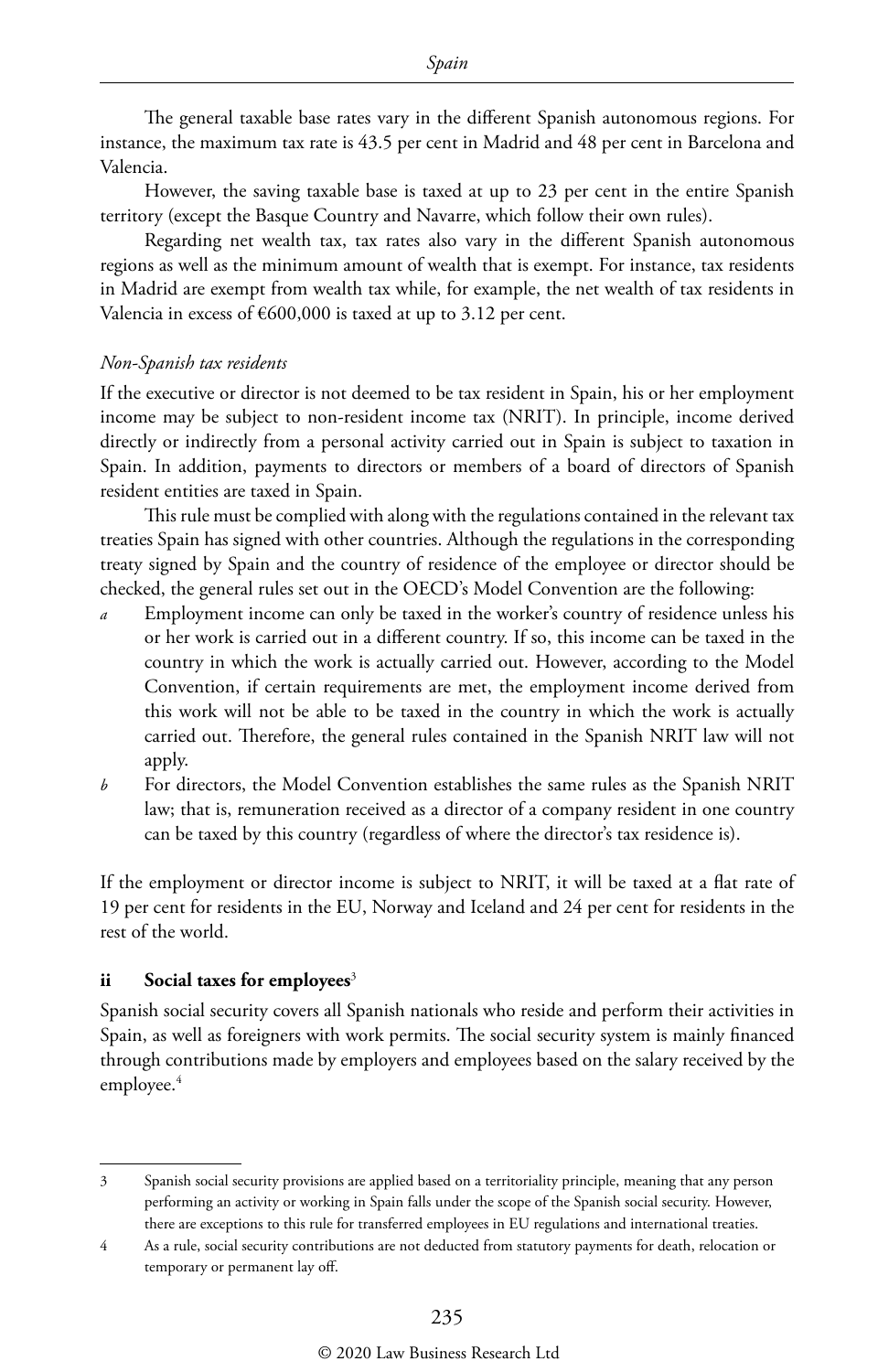Each year, the government establishes the maximum and minimum amounts used to calculate social security contributions and the percentage payments to be made by employers and employees (the monthly cap for 2020 is  $\epsilon$ 4,070.10).<sup>5</sup> As a general rule, employers must contribute at a rate of 29.9 per cent (plus an amount to cover accidents) and employees at a rate of 6.35 per cent. These rates apply to both Spanish and foreign employees.

Executives must be registered under the General Social Security Regime, which entitles those who fall under its scope to unemployment benefits and protection from the Wage Guarantee Fund.

Directors who do not control the company (i.e., do not hold a specific percentage of the company's share capital) and are paid to carry out management/executive functions must be registered under the Social Security Regime for Assimilated Employees, which does not entitle those who fall under its scope to unemployment benefits and the protection from the Wage Guarantee Fund. In contrast, directors who control the company, even if they are not paid to carry out management/executive functions, must be registered under the Social Security Regime for Self-Employed Workers. In this case, only the director makes social security contributions for him or herself.

#### **iii Tax deductibility for employers**

In principle, to the extent that the remuneration paid is duly justified and accounted for, these payments are tax deductible for corporate income tax (CIT) purposes. As a general rule, employees' remuneration is deductible in the period in which it is accrued.

Notwithstanding the above, there are two issues regarding tax deductibility of payments to employees and directors which should be borne in mind.

#### *Deductibility of payments to directors*

The Spanish tax authorities have been very strict with regard to the deductibility of payments to directors. These discrepancies between the tax authorities and taxpayers are due to two issues:

- *a* according to the Spanish Supreme Court case law, executives who are also members of the board of directors cannot have both an employment and corporate relationship with the company at the same time. If they do, the corporate relationship prevails over the employment one; and
- $b$  according to the Spanish Companies Law,<sup>6</sup> the position of director is not remunerated unless the company's articles of association state otherwise. In addition, the SCL provides some strict requirements for the approval of directors' remuneration.

In view of the above, particularly in cases in which an executive had an employment relationship with the company before becoming a member of its board of directors, companies considered that remunerating executives was justified by their employment agreement and the articles of association contained no provision on director remuneration. In this scenario,

<sup>5</sup> Royal Decree-Law 18/2019 of 27 December adopting measures on taxation, cadastre and social security.

<sup>6</sup> Royal Legislative Decree 1/2010 of 2 July, which approves the consolidated text of the Companies Law (SCL).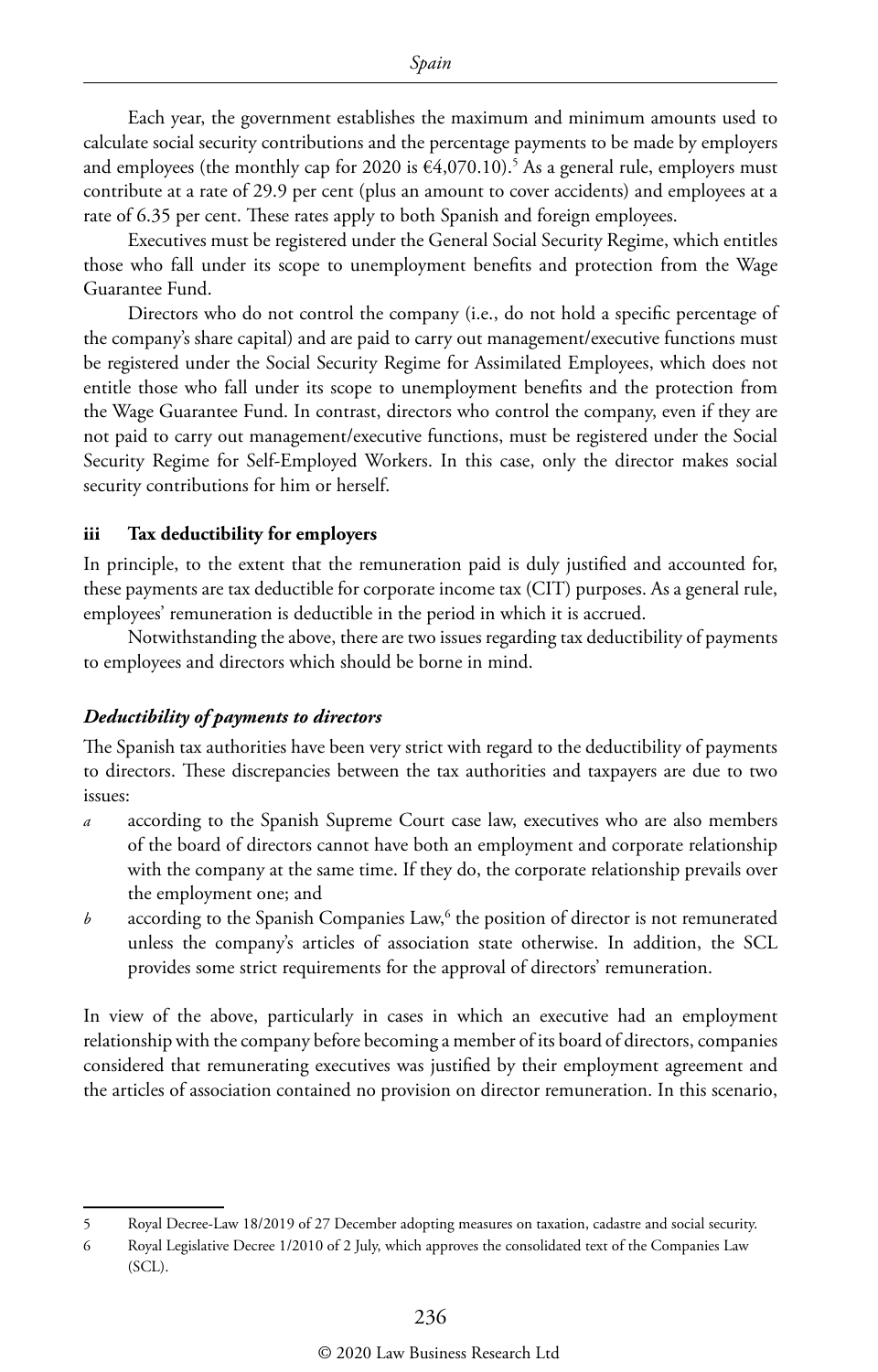the tax authorities considered that this type of remuneration was unlawful and therefore the payments were actually gifts, which are not deductible for CIT purposes but are subject to PIT.

Similarly, the tax authorities have adopted the same reasoning in cases in which the requirements set out in the SCL are not strictly met. In those cases, director remuneration has also been considered a gift and therefore not deductible for CIT purposes.

The Spanish Parliament has tried to remedy this situation and since 2015 the CIT Law<sup>7</sup> states that payments to directors for their role as executives or for performing their functions under other employment agreement with the company cannot be considered a gift.

However, this clarification does not completely solve the situation and, it is still necessary to analyse whether remuneration paid to executives and directors complies with both employment and corporate law requirements in order to be considered tax deductible.

#### *Deductibility of severance payments*

The CIT Law contains a special rule that states that severance payments are not deductible in the amount exceeding the greater of the following two amounts:

- *a* €1 million; or
- *b* the mandatory amount stated in the employment law for redundancies.

This rule applies to amounts paid in one or several years by the company or a group company.

#### **iv Other special rules**

In addition, there are other special rules on taxation of remuneration in kind for employees that offer tax benefits. The following rules only apply to employees who have an employment relationship with the company. Therefore, in principle, directors cannot benefit from the following tax benefits:

- The following remuneration in kind is not subject to PIT:
	- amounts paid by companies for professional training, retraining or upskilling to the extent that it relates to the relevant employee's job position; and
	- amounts paid by the company for occupational accident insurance and/or civil liability insurance.
- *b* The following remuneration in kind is exempt from PIT:
	- food and drink for employees at the company canteen and meal vouchers worth up to  $€11$  per day for use in restaurants;
	- social or cultural services at the company, such as childcare services. These services can be outsourced. If the employer is an educational institution, free or discounted education for employees' children is also exempt from PIT;
	- health insurance for employees, their spouses and children. This exemption is capped at  $\epsilon$ 500 per person (or  $\epsilon$ 1,500 for disabled persons);
	- up to  $\epsilon$ 1,500 per year for employees' public transport costs; and
	- shares in the company or in the company's group for free or at a discounted price. This exemption is capped at  $E12,000$  per year. In this regard, the conditions offered should be the same for all the employees of the company or group or subgroup of companies.

<sup>7</sup> Law 27/2014 of 27 November on corporate income tax (CIT Law).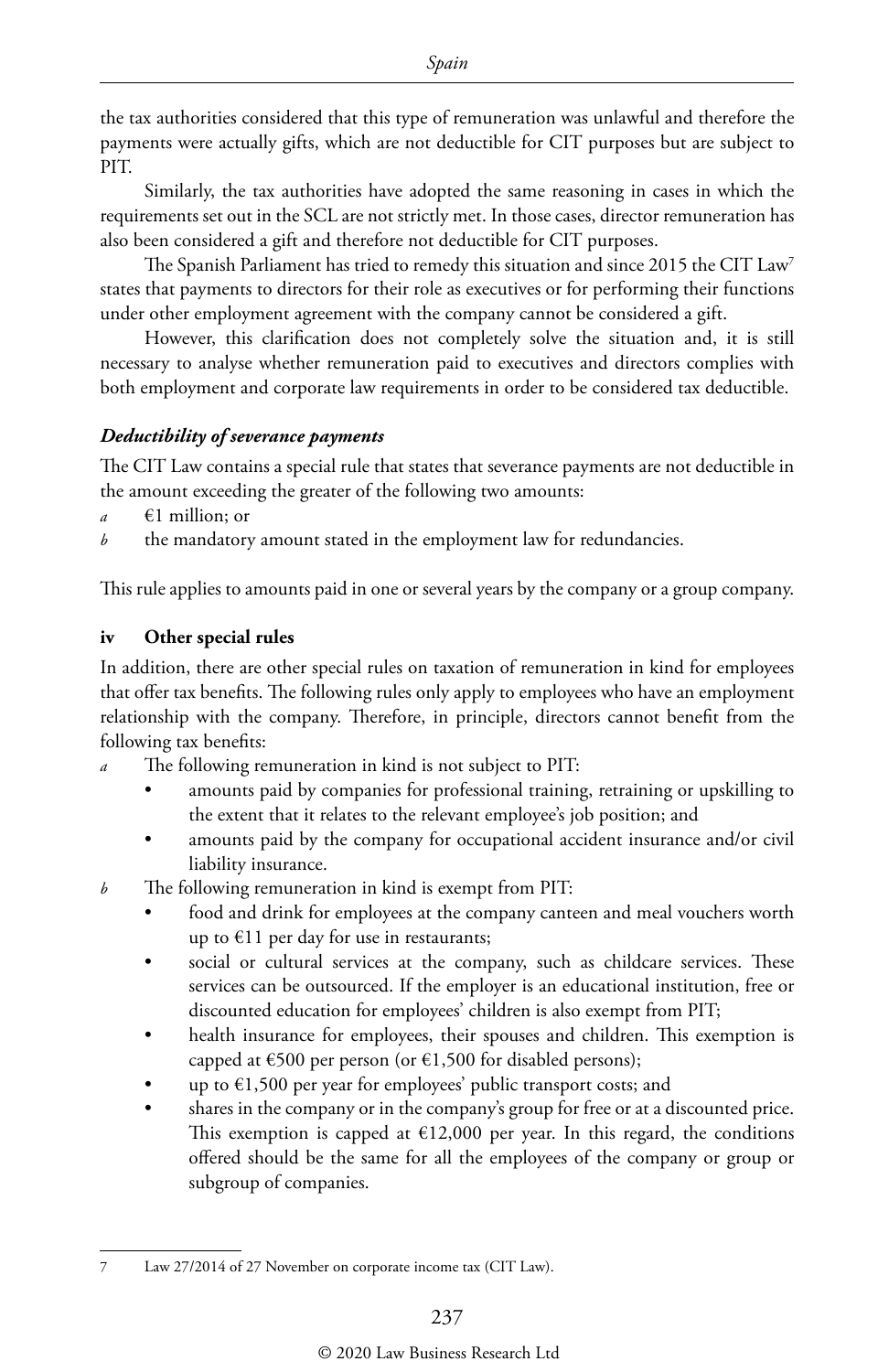Finally, special valuation rules apply to other remuneration in kind. In principle, remuneration in kind must be valued at an arm's length basis. However, the PIT Law contains special rules for some type of remuneration:

- *a* When using property that belongs to the employer, the employee's remuneration in kind will be valued at 10 per cent of the property's cadastral value (i.e., value for tax purposes). However, if the cadastral value has been reviewed in the past 10 years, the valuation will be 5 per cent of the cadastral value. In any case, the valuation of the right to use the property cannot exceed 10 per cent of the remaining remuneration.
- *b* Regarding company cars provided to employees, the valuation will be the cost of the car for the employer, including taxes. If the employee is only given the right to use the car, remuneration will be valued annually at 20 per cent of the cost of the car. If the car is energy efficient, the valuation of the remuneration in kind will be reduced by up to 30 per cent.
- *c* As to loans where the interest rate is below the legal interest, the remuneration in kind will be the difference between both interest rates.

#### **III TAX PLANNING AND OTHER CONSIDERATIONS**

The PIT Law provides some tax benefits or special tax regimes that apply to the remuneration of executives.

#### **i Severance pay exemption**

Severance payments paid to employees are exempt from PIT when they do not exceed the amount legally established by labour law. However, this exemption is capped at €180,000.

In this regard, the tax authorities have traditionally considered that this exemption does not apply to executives who were subject to a special employment relationship. However, in 2019, the Spanish Supreme Court held that executives can apply this exemption for the minimum severance payment amount established by labour law; that is, seven days of salary per year of service.

#### **ii Exemption on remuneration for work performed abroad**

The PIT Law provides an exemption on remuneration for work performed abroad. Employees can apply the exemption up to  $\epsilon$ 60,100 per year when the following requirements are met:

- *a* The employee must perform work for a non-resident company or for a permanent establishment abroad. If the company that receives the service is related to the Spanish company other requirements apply.
- *b* The country in which the work is performed must have a similar tax to PIT and cannot be a tax haven. This requirement is fulfilled if that country has signed a tax treaty with Spain and the treaty includes an exchange of information clause. However, the employment income need not be effectively taxed in that country.
- *c* This exemption is not compatible with the 'surplus regime', as explained below.

Regarding the exemption on remuneration for work performed abroad, the tax authorities have traditionally considered that it does not apply to executives who are directors. However, the Spanish Supreme Court has very recently (in February 2020) admitted a claim that will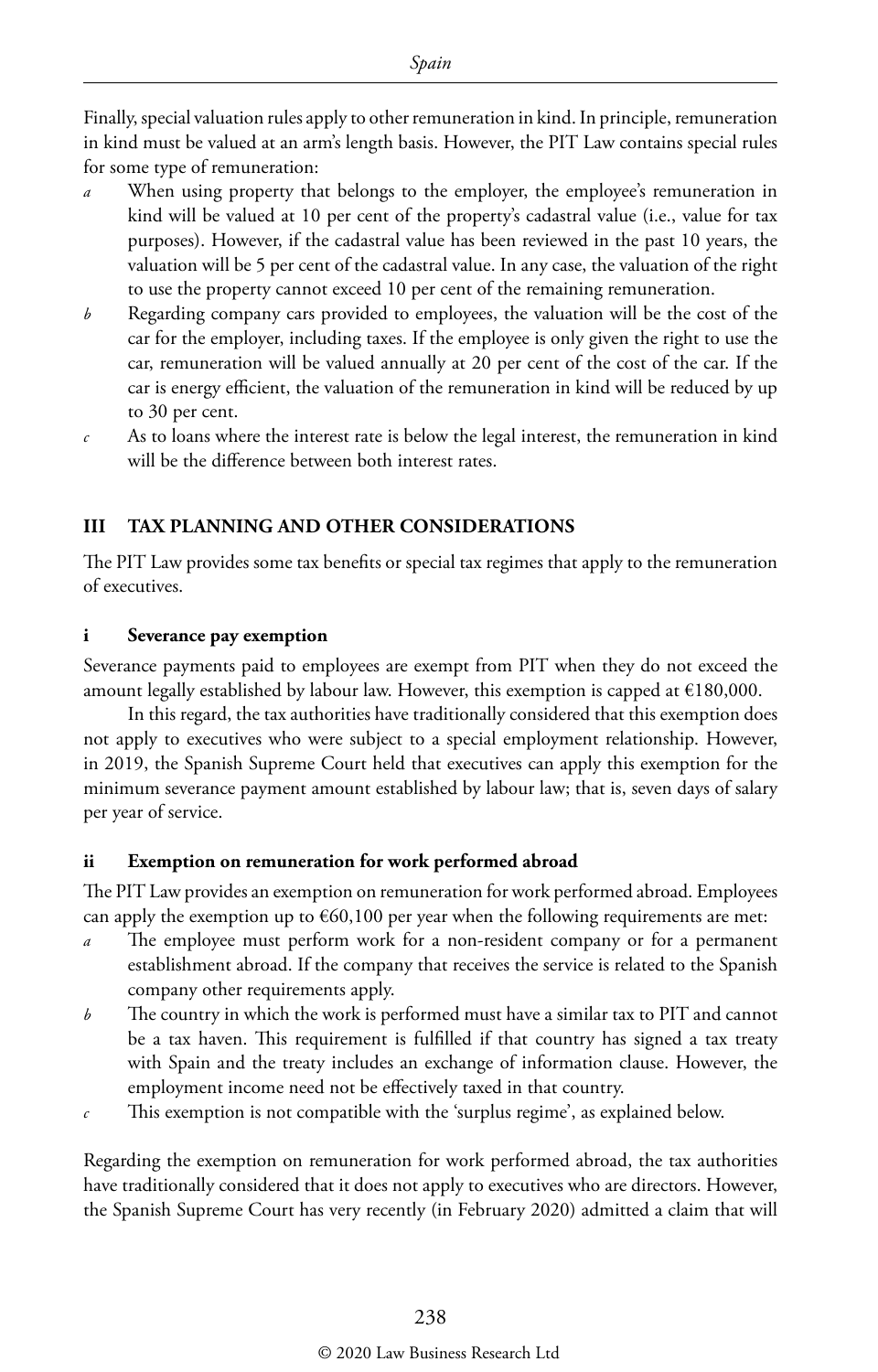establish whether a director can apply this exemption for remuneration received as a member of the board of directors of a subsidiary located abroad. This judgment will be very important for the future of taxation of remuneration of directors in Spain.

#### **iii 'Surplus regime' for work performed abroad**

Another option when performing work abroad is to apply the 'surplus regime'. As mentioned above, this regime is not compatible with the exemption on remuneration for work performed abroad.

The 'surplus regime' establishes that any surplus received for performing work abroad is exempt from PIT. In other words, additional remuneration received for performing work abroad in excess of what the employee would have received in Spain would be exempt from PIT.

For this regime to apply, the employee would need to move to another 'workplace' as this term is defined under labour law. According to the GDT (for instance, resolution V4107-16), the employee would also have to remain abroad for over nine months, but still be tax resident in Spain.

#### **iv Special tax regime for executives transferred to Spain (the 'Beckham Regime')**

According to the special tax regime for individuals who are transferred to Spain, an individual who becomes a Spanish tax resident as a consequence of moving to Spain for work reasons may choose to be taxed under a regime similar to that applicable to non-residents in Spain when the following requirements are met:

- *a* the individual has not been tax resident in Spain during the last 10 tax years prior to his or her transfer to Spain;
- *b* the individual does not receive any business or professional income that could be considered obtained through a Spanish permanent establishment for tax purposes; and *c* the reason for the transfer to Spain is one of the following circumstances:
	- to enter into an employment relationship with a Spanish employer;
	- the individual's employer decides to transfer him or her to Spain, which must be duly set out in a transfer letter; or
	- to become a company director provided that the individual is not shareholder of the company, or if the individual is shareholder, his or her stake does not mean that he is a 'related party' for corporate income tax purposes.<sup>8</sup>

The taxpayer would need to expressly choose this tax regime upon being transferred to Spain. Once he or she has opted to apply this tax regime, it will start to apply in the year in which he or she obtains his or her Spanish tax residence and for five years after that.

This special tax regime may appeal to executives as income obtained in Spain will be taxed by applying the NRIT regulations for non-residents without a permanent establishment in Spain, subject to specific rules which can be summarised as:

- all worldwide employment income obtained by the individual would be taxed in Spain;
- *b* income will be subject to taxation on an accumulated basis and losses cannot be offset;

<sup>8</sup> An individual and an entity are deemed to be related parties when the shareholder holds a minimum share of 25 per cent in the company.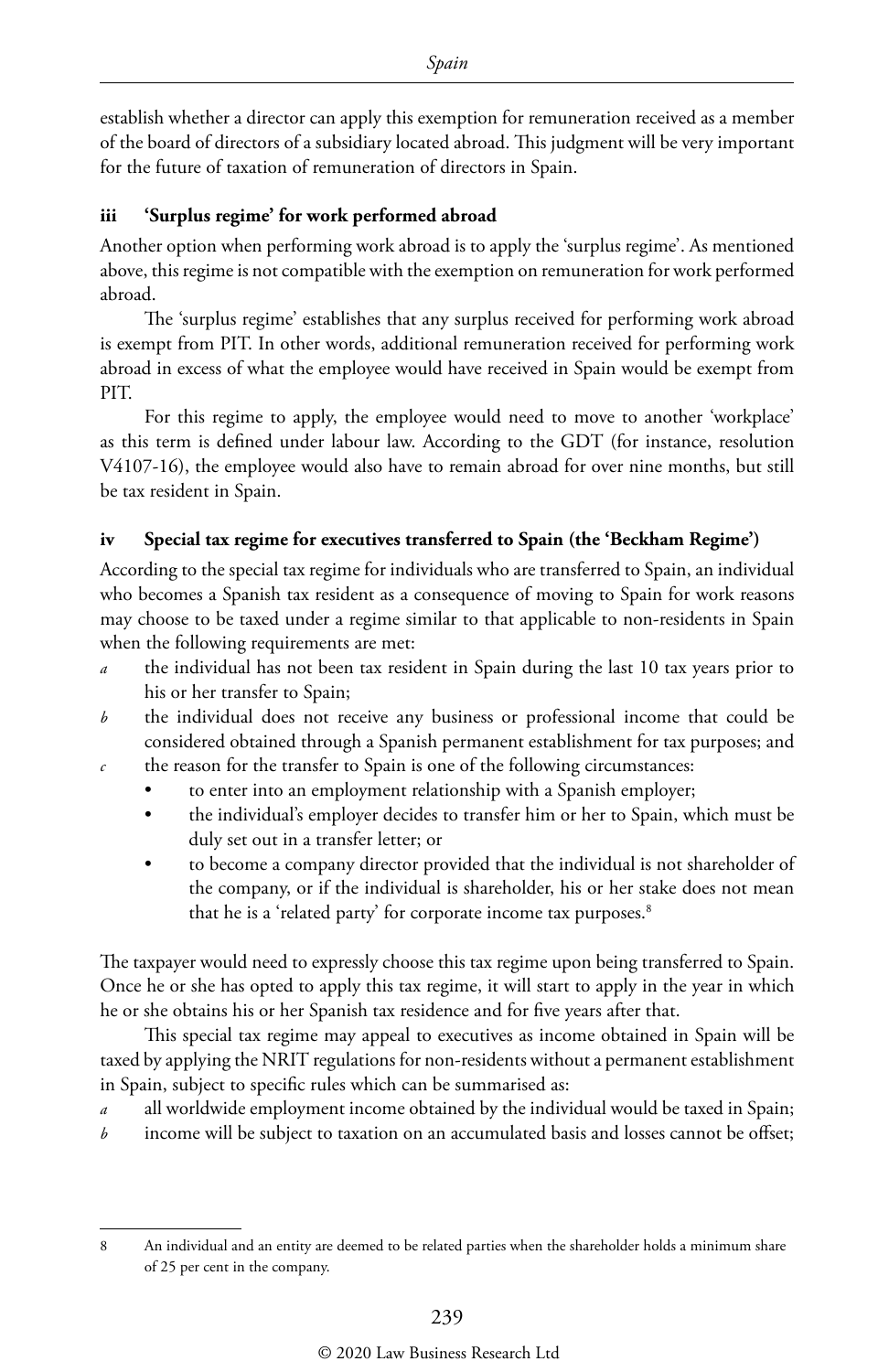- the first  $\epsilon$ 600,000 of income will be taxed at a tax rate of 24 per cent, and income exceeding that amount at a tax rate of 45 per cent; and
- *d* only Spanish-source dividends, interest and capital gains would be taxed.

This special tax regime also applies to net wealth tax, and even though the executive would be considered tax resident in Spain, he or she would only be taxed on assets located in Spain and thus not on his or her worldwide assets.

#### **v Reduction for irregular income**

Remuneration generated during a period exceeding two years and that is generated irregularly as established by law and paid in one tax period can apply a 30 per cent reduction on the amount paid. In other words, the executive will only have to pay PIT on 70 per cent of the income received.

This reduction only applies when the taxpayer has not applied it in the preceding five years. In addition, it is capped at €300,000. However, when applied to severance payments between  $\epsilon$ 700,000 and  $\epsilon$ 1,000,000, the limit for applying the reduction (i.e.,  $\epsilon$ 300,000) will be reduced by the difference between the payment received and €700,000. Therefore, no reduction applies to severance payments of €1 million or higher.

#### **vi The regional regulations in the Basque Country and Navarre on carried interest**

The Basque Country and Navarre have authority to enact their own PIT rules and have recently established some tax benefits for carried interest payments.

While in the rest of Spain carried interest is in principle taxed for PIT purposes as regular employment income, the Basque Country and Navarre have introduced tax benefits for carried interest payments subject to strict requirements.

In this regard, two provinces in the Basque Country have introduced a 50 per cent exemption on the amount of qualified carried interest. However, the other province in the Basque Country and Navarre have opted to consider qualified carried interest as dividends, which are taxed at a maximum PIT rate of 25 per cent.

#### **IV EMPLOYMENT LAW**

#### **i Non-compete obligations**

Under Spanish employment law, non-compete obligations differ depending on whether they apply while the employment relationship is in force or after its termination. These obligations are as follows.

#### *Non-compete during the term of the employment contract*

Ordinary employees can work for other companies unless to do so qualifies as unfair competition, or the parties have reached an exclusivity arrangement. Therefore, if exclusivity has not been agreed to in the employment contract, an ordinary employee may work for another company provided that in doing so he or she would not be unfairly competing with the work performed for his or her employer.

In relation to executives, unless the company has stated otherwise in writing, they have a total exclusivity obligation and cannot work for other companies, regardless of whether or not this would amount to unfair competition.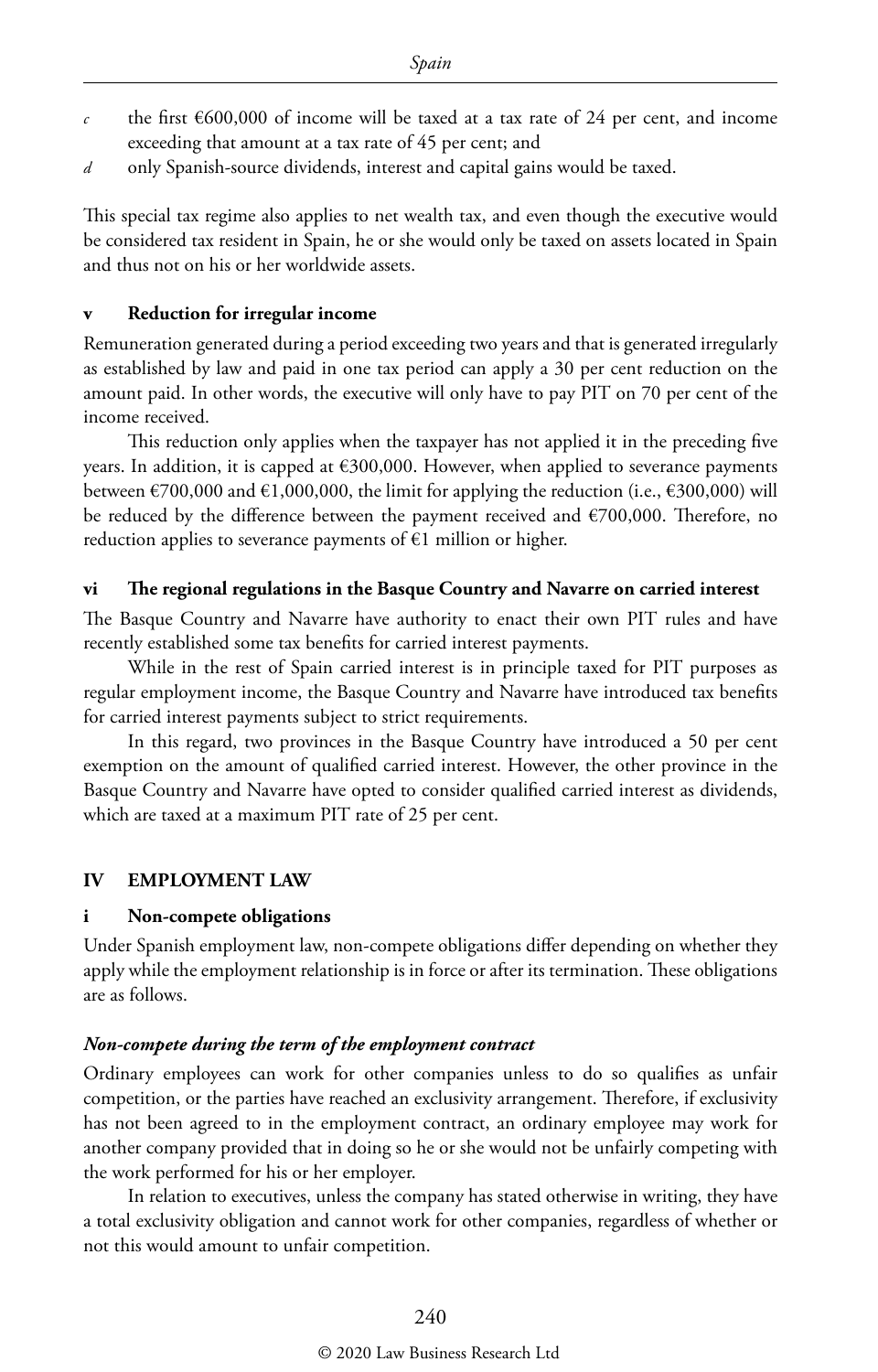An executive does not have to be compensated financially for an exclusivity obligation. However, if the employee with an exclusivity obligation is an ordinary employee, he or she must be financially compensated for it to be valid. The amount paid to the employee as compensation must be 'adequate'. There is no express provision under Spanish law that clarifies when compensation is 'adequate'; however, 10 per cent of the fixed remuneration received by the employee is normally considered sufficient.

#### *Post-contractual non-compete obligation*

The employer must have an effective industrial or commercial interest in the employee not competing with it after the termination of his/her employment contract: this could be defined as the interest that an employer has in preventing a well-trained ex-employee (often at its expense) from taking advantage of the know-how acquired while working for it to perform competing activities. This industrial or commercial interest is also defined as an interest in protecting information about 'sensitive' corporate matters: methods of production, commercialisation and organisation systems and, in general, information that is useful for the correct performance of the business (relationships with clients, suppliers, etc.).

Therefore, in order to determine whether or not a company has an effective industrial or commercial interest in an employee not competing with it, the specific functions and duties of the employee must be analysed: if during his or her employment, the employee has performed duties that are closely related to, for example, the business' strategy, clients, suppliers or know-how, the company would have an effective industrial or commercial interest in the employee not competing with it. If the employee has not performed any activities or duties related to these aspects of the company (for example, if the employee has only performed general administrative tasks), imposing a non-compete obligation on that employee would probably be considered unenforceable because the company lacks an effective interest in it.

The employee must receive a financial compensation from the employer that is adequate: however, the Statute of Workers does not define 'adequate compensation'. Whether the compensation agreed is 'adequate' for the purposes of the Statute of Workers is again analysed on a case-by-case basis, in terms of factors such as: (1) the employee's chances of finding a new non-competing job; (2) the geographical scope of the prohibition; and (3) the length of the obligation.

There is no general rule regarding the method of payment of compensation for non-compete obligations: the most common methods of payments are the following: (1) a monthly payment during the term of the non-compete obligation beginning at the end of the employment relationship; (2) a lump sum at the end of the employment relationship that compensates the entire non-compete period; or (3) a monthly payment during the employment relationship.

A post-contractual non-compete obligation cannot last longer than two years for technical employees or executives and six months for other employees. To determine whether or not an employee can be considered a technical employee, the following issues would have to be taken into account:

- *a* the company's professional categories;
- *b* the specific duties performed by the employee in question; and
- *c* the employee's specific knowledge of the company's know-how, strategy, clientele and techniques.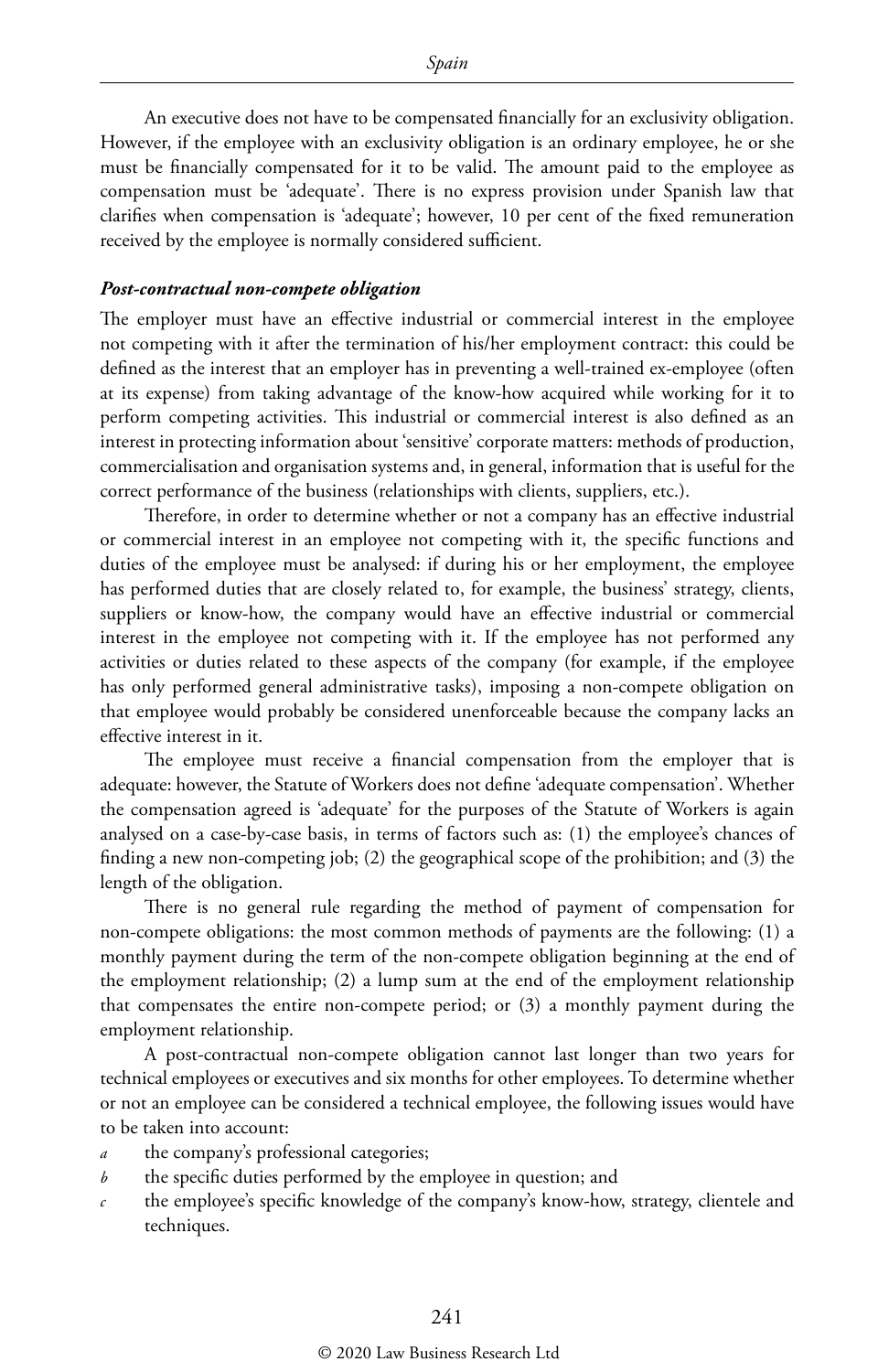Although damages are not specifically regulated for this purpose, penalty clauses linked to the breach of a non-compete obligation are acceptable. It is advisable that the penalty to be paid for a breach does not exceed the financial compensation agreed for the non-compete obligation. Otherwise, evidence of the harm suffered is required to make a penalty clause enforceable.

Unlike other jurisdictions, unilateral waivers of non-compete obligations are not acceptable when their terms have been agreed by both parties. Therefore, clauses that allow the employer or the employee to unilaterally waive the fulfilment of the obligation once it has been entered into are null and void.

It should not be forgotten that this non-compete obligation is linked to the termination of the employment relationship, and consequently it is not triggered (1) during garden leave, where the commitments of non-compete during the term of the employment contract still apply; or (2) after a transaction affecting the ownership of the company, where a different non-compete obligation might be agreed for the sellers.

Finally, although non-solicitation covenants are not specifically regulated in Spanish employment law, the above-mentioned rules for non-compete obligations are applicable.

#### *Terminations*

An employment contract may be terminated on the following grounds:

- *a* mutual agreement of the parties;
- *b* valid reasons previously identified in the employment contract;
- *c* upon the expiration date or completion date for the contracted job or service;
- *d* the employee's resignation.
- *e* death or permanent disability of the employee;
- *f* the employee's retirement;
- *g* death, retirement or permanent disability of the employer;
- *h force majeure*;
- *i* collective redundancy based on economic, technical, organisational or production reasons;
- *j* by the employee because of a breach of contract by the employer;
- *k* disciplinary dismissal;
- *l* dismissal for objective reasons; and
- *m* by a female employee who is forced to leave her job because she has been a victim of domestic violence.

Collective redundancies must be based on economic, technical, organisation or production reasons. An individual dismissal for objective reasons may be based on: (1) the employee's incapacity to perform the job; (2) the employee's failure to adapt to technical changes to his or her job; (3) the employee's continuous and unjustified absences; or (4) economic, technical, production or organisational grounds. Employees whose employment contracts are terminated as part of a collective redundancy or as a result of an individual dismissal for objective reasons have the right to a statutory severance payment equivalent to at least 20 days of salary per year of service, up to a maximum limit of 12 months of salary.

Employees may be dismissed as a result of a serious and wilful breach of their duties (disciplinary dismissal) (for instance, a lack of discipline or insubordination towards the employer or other employees, or a continuous and voluntary decrease in efficiency).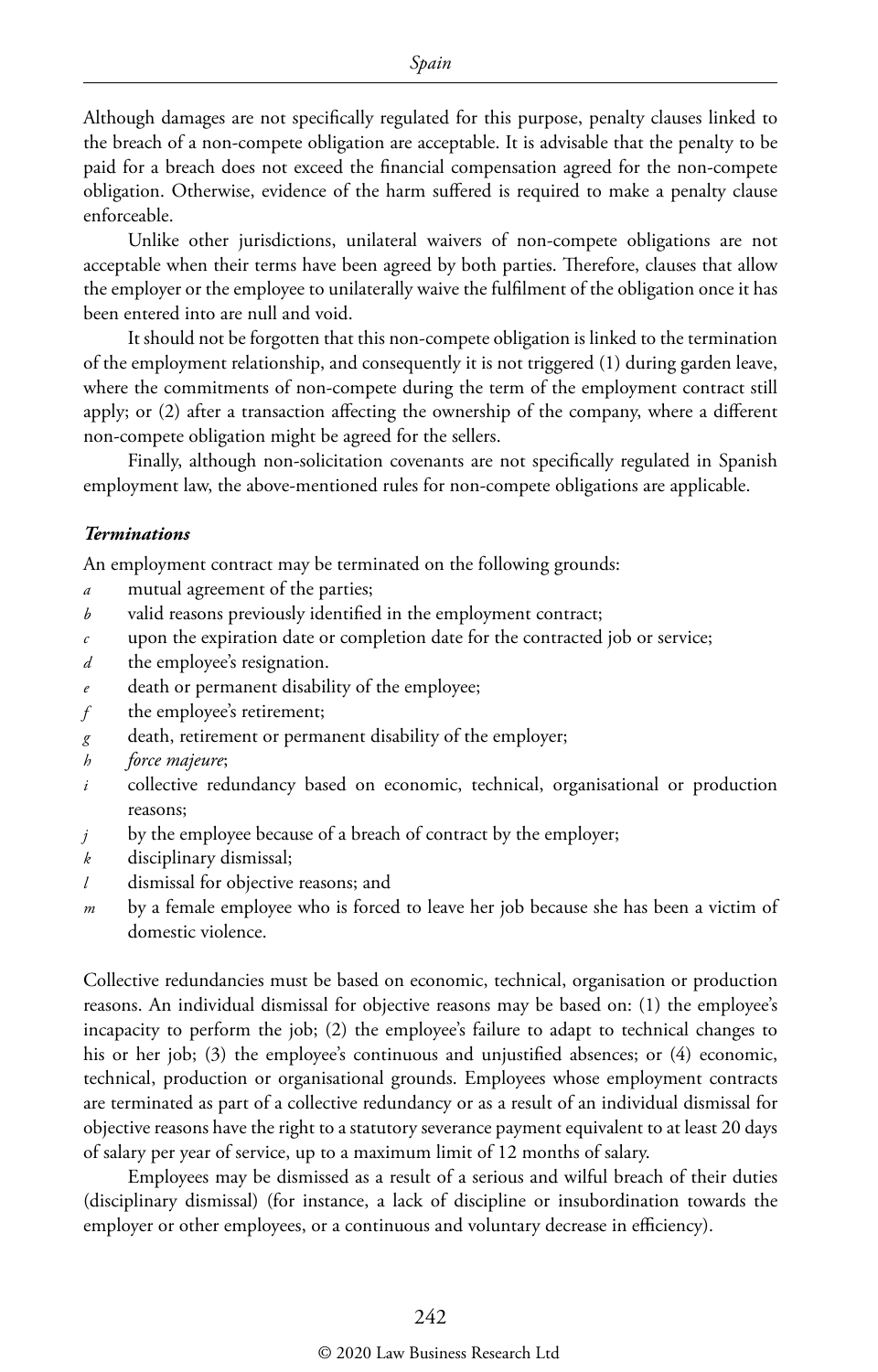An employee dismissed for objective or disciplinary reasons may file a claim before the labour courts, which must then determine whether the dismissal was fair, unfair or null. If the dismissal is declared unfair, the employer may choose between (1) reinstating the employee; or (2) paying the statutory compensation for unfair dismissal, which is 33 days of salary per year of service up to a maximum of 20 months of salary. The employer must also pay the employee the salaries accrued between the date of the dismissal and the notification of the judgment if it the employee in question is an employee representative. If the dismissal is declared null and void, the employer must reinstate the employee and pay the back-dated salary from the date of dismissal until the date of reinstatement.

A company transaction itself is not a valid ground for dismissal and that the purpose of the transfer of undertakings regulations is to guarantee the stability of employment relationships in the framework of the transfer of a business. However, it is possible and common that, after a transfer, there are grounds to carry out a collective redundancy (e.g., duplicate posts after a merger).

In addition, the grounds for terminating ordinary employment relationships also apply to executive employment contracts, and the severance payment corresponding to unfair dismissals is 20 days of gross salary in cash per year of service, up to a maximum of 12 months of salary.

In the case of executive relationships, the contract may also be terminated by both parties by giving a minimum of three months' prior written notice. This minimum period may be extended up to six months, if so agreed by the parties, in the case of executive employment contracts of indefinite duration or with a fixed duration of more than five years. The company may also withdraw from the contract by paying the executive the contractual severance payment or, failing that, the equivalent of seven days of gross salary in cash per year of service, up to a maximum of six months of salary. The same severance payment is payable to an executive who terminates his or her employment contract in the event of a transfer of undertaking or significant changes in the company's ownership that bring about changes in its governing bodies or main activity.

#### **V SECURITIES LAW**

According to Spanish legislation, a prospectus is not required for private offerings (for instance, when shares are offered to fewer than 150 investors per EU Member State, other than qualified investors, or when the face value of the securities is at least  $€100,000$ ).

In addition, according to EU and Spanish regulations, the obligation to publish a prospectus does not apply to a public offering of securities to existing or former directors or employees by their employer or by a group company, provided that (1) the securities to be granted are of the same class as securities already listed on the same regulated market, and (2) a document is made available containing information on the number and nature of the securities offered and the reasons for and details of the offer.

#### **VI DISCLOSURE**

#### **i Disclosure in the company's articles of association**

The directors' remuneration system must be set out in the company's articles of association, as is further explained in Section VII.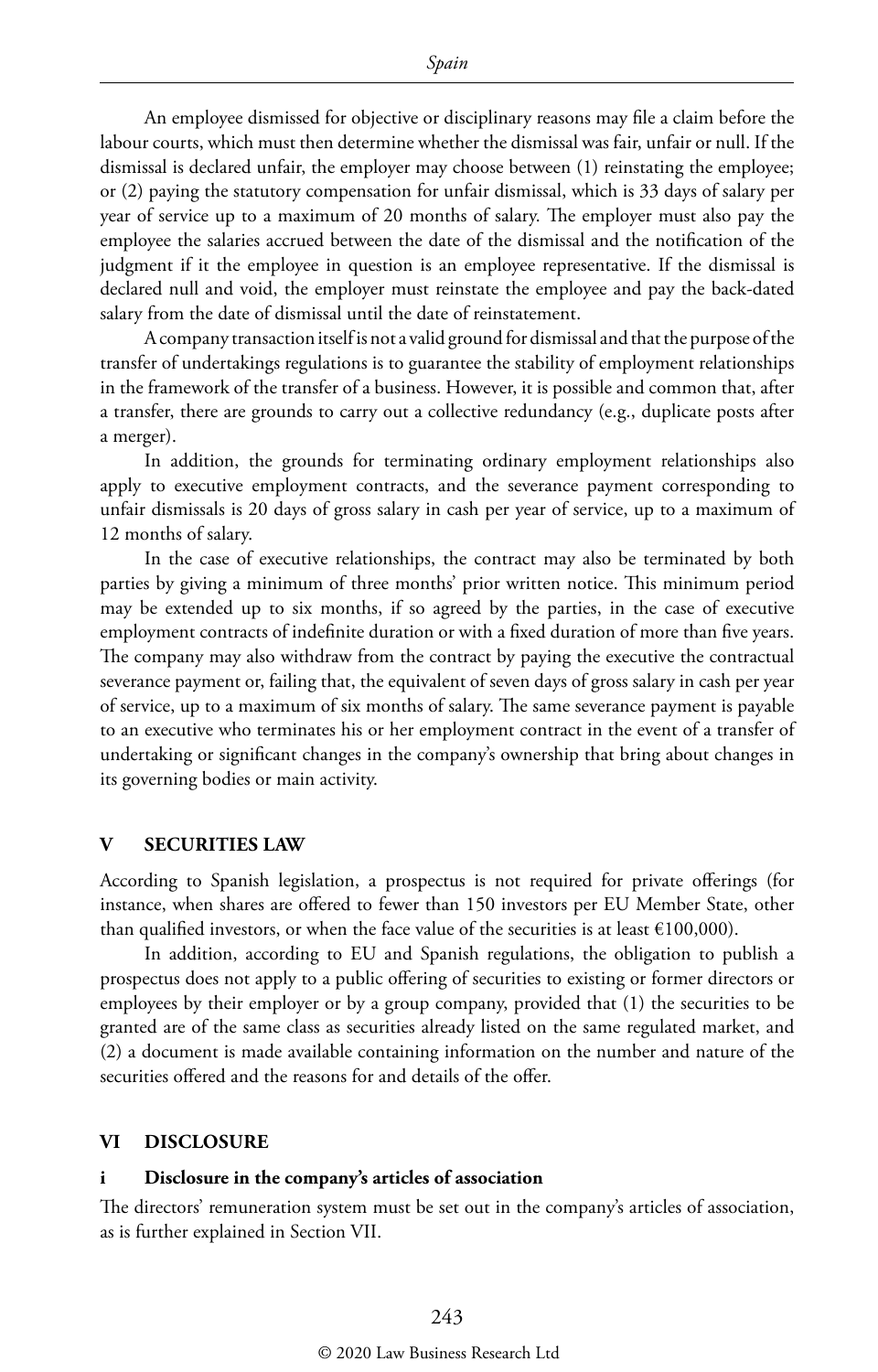#### **ii Annual public reports in listed companies**

In accordance with articles 540 and 541 of the SCL, listed companies must publish on an annual basis:

A corporate governance report, to be submitted to the Spanish Securities Market Authority (CNMV) as a relevant fact, that includes, among other information, details of the directors' remuneration and agreements concluded between the company and its senior officers or employees whenever those agreements foresee compensation to be paid upon the termination of the contractual relationship as a result of an unfair dismissal, voluntary resignation or termination caused by a public offering; and

A directors remuneration report (DRR) to be prepared by the board of directors and approved by the general meeting as a separate point of the agenda on a consultative basis.

The DRR must be reported to the Spanish Securities Market Authority (CNMV) as a relevant fact simultaneously to the corporate governance report and detail the remuneration received by the directors in their capacity as such and for their executive functions, setting out complete and clear information on the directors remuneration policy for the current year, a brief summary of the application of the remuneration policy in the previous year, as well as a breakdown of the individual remuneration received by each director for any and all concepts.

#### **iii Publication on listed companies' websites**

Listed companies must publish on their corporate websites the information and documents to be approved – such as the DRR and DRP – prior to the relevant general meeting.

#### **VII CORPORATE GOVERNANCE**

#### **i Non-listed companies**

Under Spanish law, the governing body of a non-listed company can be a sole director, a number of joint directors or joint and several directors, or a board of directors.

When the governing body is structured as a board, directors may be vested with executive powers (e.g., a managing director), in which case the SCL differentiates between the remuneration paid to directors in their capacity as such and what they receive for their executive functions.<sup>9</sup>

#### *Remuneration of directors in their capacity as such*

These provisions are applicable to sole directors, joint directors, joint and several directors and directors which are members of the board of directors in their capacity as such, that is, for those functions which are inherent to their position as directors (such as deliberative functions), other than executive functions.

There is a *iuris tantum* (rebuttable) presumption that the office of director is not remunerated, which can be rebutted by setting out the remuneration system in the company's articles of association.

The remuneration system must be proportionate to the company's financial situation, market standards and the size of the company, and must be guided by the company's long-term profitability and sustainability.

<sup>9</sup> Directors' remuneration in non-listed companies is regulated in articles 217 to 219 and 249 of the SCL.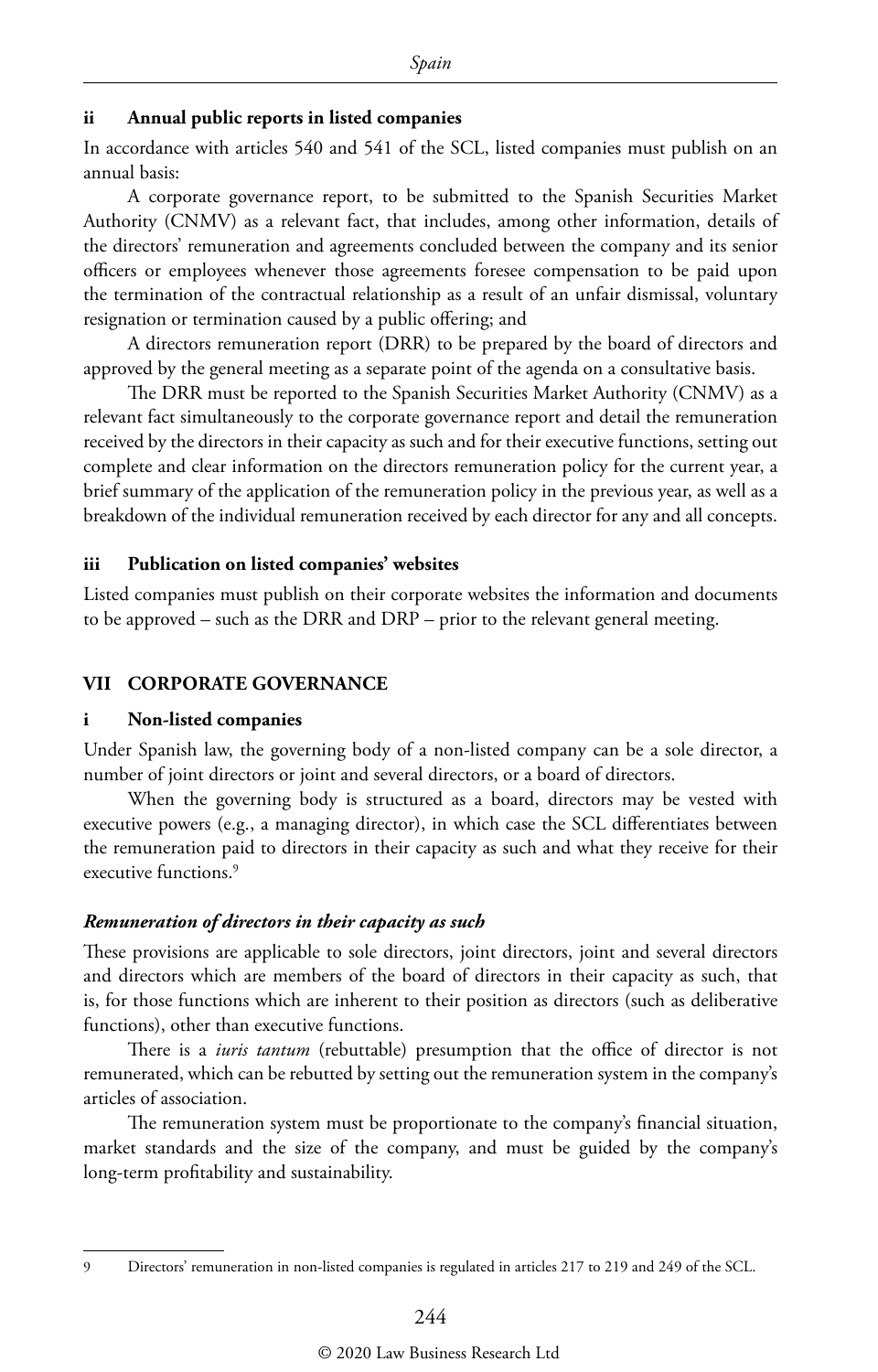The SCL sets out an open list of remuneration elements such as fixed and variable remuneration, attendance allowances, remuneration linked to corporate benefits, remuneration systems based on company shares, termination compensation, and such like.

Regardless of the remuneration system established, the total maximum annual amount to be paid to the directors in their capacity as such must first be approved by the general meeting and, unless provided otherwise, the distribution of the amounts to the directors (except in the case of a sole director) must then be approved by the directors themselves. As a general rule, when there is a board of directors, it must unanimously approve the distribution of the total amount to all directors taking into account the functions and duties corresponding to each director.

Whenever the remuneration is linked to corporate benefits, the articles of association determine the specific amount or the maximum percentage of the corporate benefits to be paid as directors' remuneration. If a maximum percentage is established, it is the general meeting that sets the applicable percentage within the permitted maximum.

When the remuneration system includes the delivery of shares or stock options, or remuneration referenced to the value of the shares, express provision in the articles of association and approval by the general meeting are required, including the maximum amount of shares to be allocated to directors each year, the value of the stock options or the calculation method applied, the reference value of the shares and the term of the plan.

#### *Remuneration of members of the board of directors for their executive functions*

Whenever a member of the board of directors is vested with executive powers, either as managing director or under a different title, a contract between the executive director and the company must be concluded, with the prior approval of two-thirds of the members of the board of directors (excluding the executive director who is a party to the agreement). The agreement must be consistent with the directors remuneration policy (DRP), if any.

Any amount to be received by such director for executive functions – regardless of whether or not the office of director is remunerated – must be set out in the agreement, specifying the concepts for which the executive director can be remunerated for the performance of executive duties, compensation for early termination, if any, and all other amounts to be paid as insurance premiums or saving systems.

According to a landmark ruling of the Spanish Supreme Court, the remuneration system of directors for their executive functions must comply with the same corporate governance rules as those applicable to the remuneration of directors in their capacity as such, that is, inclusion in the articles of association, approval of the total maximum annual amount that could be paid to the directors for their executive functions and distribution of the total amount to the directors vested with executive powers by the board of directors.

#### *Non-director executives*

The remuneration of non-director executives reporting directly to the board of directors must be approved by the board of directors.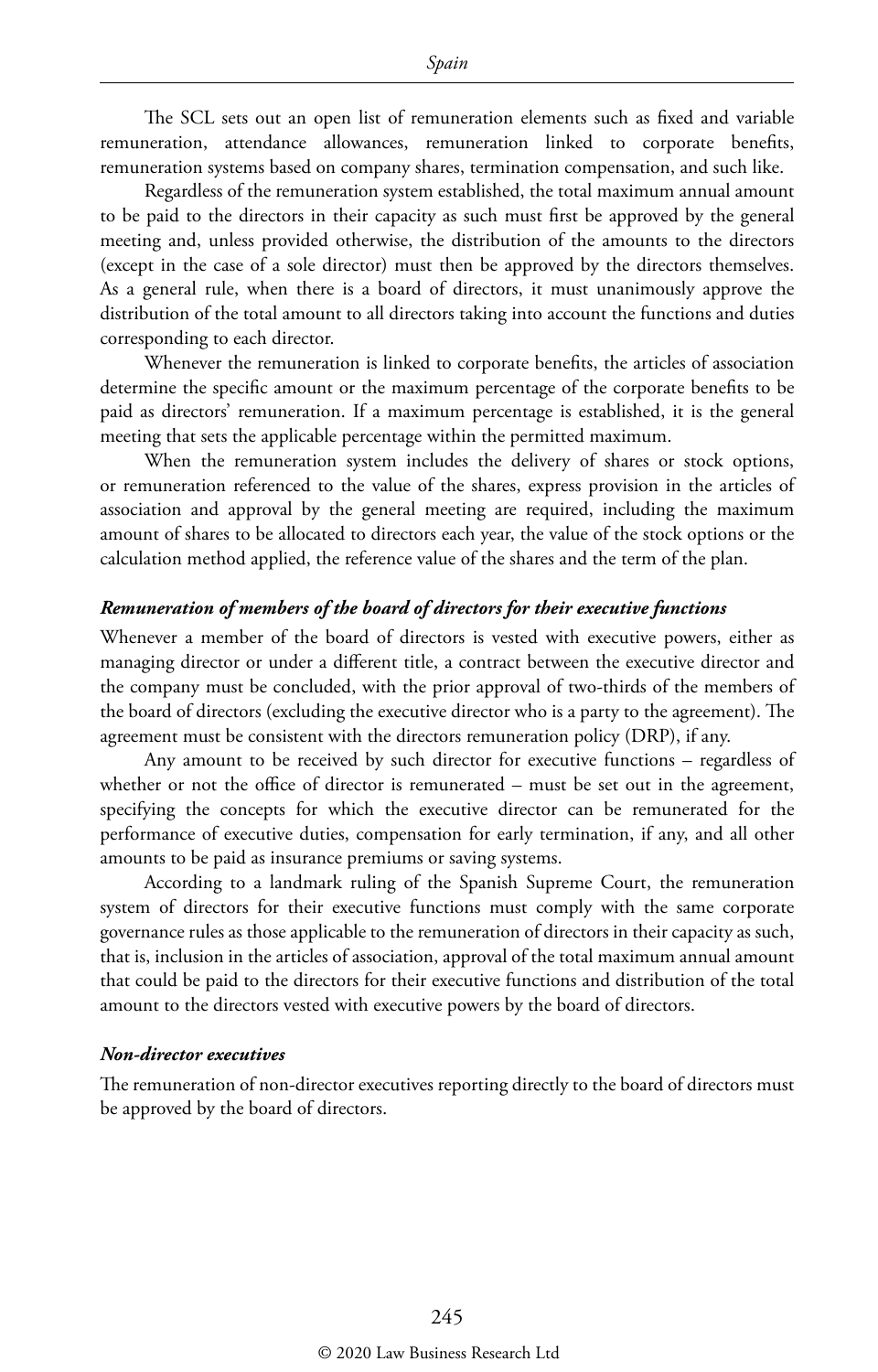#### **ii Listed companies**

Under Spanish law, listed companies must always be governed by a board of directors.<sup>10</sup> There is a iuris tantum presumption that the office of director is remunerated, which may be rebutted in the company's articles of association.

As a general rule, the remuneration of executive and non-executive directors, including amounts received upon ceasing to be a director, must comply with the DRP approved on a triannual basis by the company's general meeting, based on a proposal from the board of directors accompanied by a report of its appointment and remuneration committee. These two documents must be available to shareholders on the company's website as from the date the general meeting is called.

The SCL distinguishes between:

- *a* remuneration of directors in their capacity as such: the remuneration system must be set out in the company's articles of association and the DRP must set out the maximum total annual amount that can be distributed to the directors in their capacity as such. The board of directors distributes the total amount among directors according to their duties and other specific circumstances; and
- *b* remuneration of directors for their executive functions: the board of directors determines the remuneration and must approve the contract concluded between the company and the executive directors in accordance with the DRP – which must set out the fixed annual remuneration, the variable remuneration criteria and the main terms of the directors' contracts, such as term, early termination compensation, ordinary termination, exclusivity and post-contractual non-compete commitments.

#### **VIII SPECIALISED REGULATORY REGIMES**

A reduced number of sectors have specialised remuneration regulations (mainly, credit entities, closed-end investment companies, and collective investment institutions).

The Credit Institutions Solvency Law (Law 10/2014) includes provisions of the EU regulations relating to the obligation for credit institutions to put in place remuneration policies that are consistent with their risks. These policies apply to executives, employees who assume responsibilities, have a position of responsibility, and any employee whose remuneration is similar to that of an executive.

The main factors to be considered are the following:

- *a* Fixed and variable components of the overall remuneration must be appropriately balanced. The fixed component must represent a sufficiently high proportion of the overall remuneration.
- *b* The remuneration policy applicable to members of the board of directors of a credit institution is subject to the approval of the general meeting or equivalent body under the same terms as those applicable to listed companies.
- *c* Specific principles limiting the amount, the composition, the payment date and explicit *ex post* risk adjustments (*malus* and clawback arrangements) apply.
- *d* Credit institutions must form a remuneration committee.<sup>11</sup>

<sup>10</sup> Directors' remuneration in listed companies is regulated in articles 529 *sexdecies* to *novodecies* of the SCL.

<sup>11</sup> *The Banking Regulation Review.* Spain. Juan Carlos Machuca and Alfonso Bernar.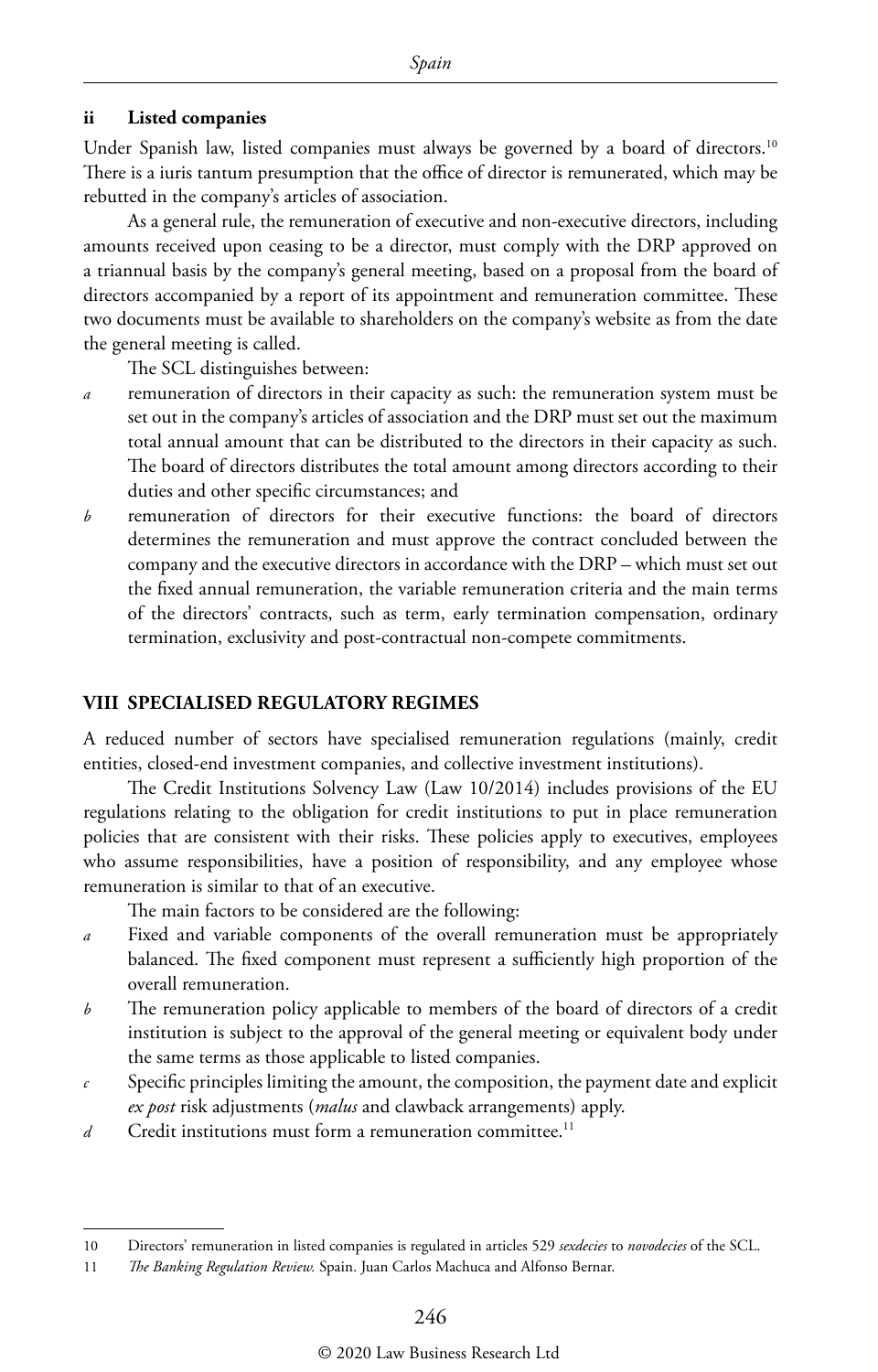#### **IX DEVELOPMENTS AND CONCLUSIONS**

The rapid escalation of the public health crisis caused by the covid-19 pandemic has created an unprecedented situation that poses innumerable legal challenges, both on a national and international scale.

Since the World Health Organization declared this situation to be a public health emergency on an international scale on 30 January 2020, the situation has gradually worsened, and there are now numerous countries, including Spain, that have taken measures to restrict citizens' freedom of movement, limiting or restricting the entry of people travelling from countries with major covid-19 outbreaks, and approved various types of measures with the dual aim of protecting public health and mitigating the economic consequences of this situation.

In this context, many companies are seeking alternatives to reduce costs and avoid lay-offs. One option is to amend remuneration policies (altering fixed and variable elements) and impose salary reductions. In Spain, this is considered a substantial modification of working conditions that must be justified on serious economic, technical, production or organisational grounds. Although it must be analysed in a case-by-case basis, the covid-19 pandemic might represent sufficient economic, technical, production or organisational grounds to justify such a modification.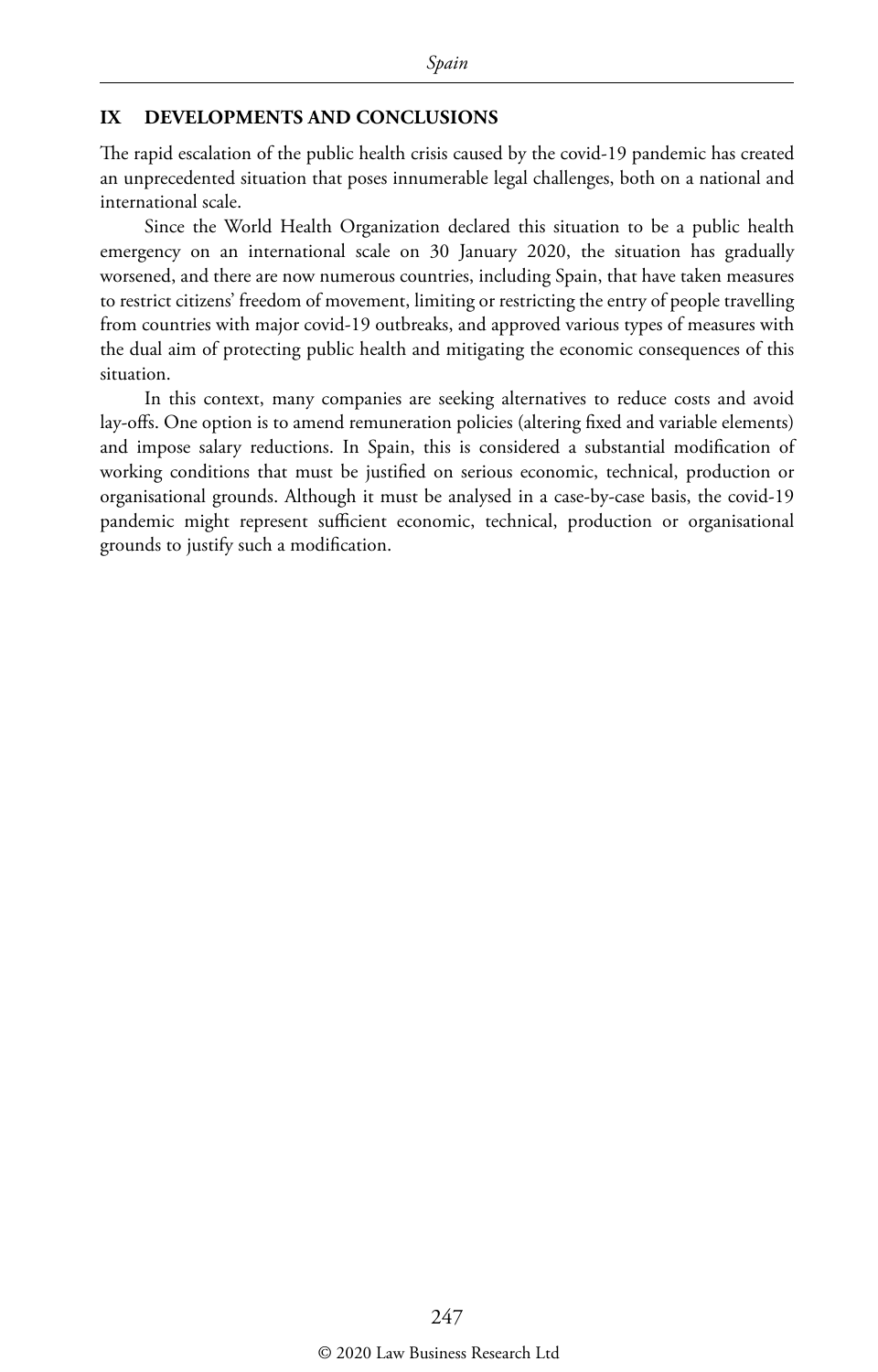# ABOUT THE AUTHORS

#### **RAÚL BOO**

#### *Uría Menéndez Abogados*

Raúl is a lawyer in Uría Menéndez's Valencia office, where he manages the employment team. He was appointed counsel in 2016.

Raúl has a great deal of experience in employment-related issues in national and international M&As, private equity and structured, acquisition and project finance. In this area, he advises top hotel firms on transfers of undertakings and managerial remuneration packages.

Raúl has extensive experience in representing clients in the courts and in out-of-court settlements. He is also frequently asked to carry out labour audits on companies and issue the corresponding due diligence reports.

During the recent pandemic, he has directly advised on relevant temporary lay-offs affecting more than 2,000 workers in different sectors (e.g., HORECA, furniture and chemicals, tiles).

He lectures at several prestigious institutions and is a regular speaker and commentator at law seminars and conferences on executive remuneration issues. From 2016 to 2020, he was a lecturer at Universidad Cardenal Herrera.

#### **MIGUEL PÉREZ**

#### *Uría Menéndez Abogados*

Miguel Pérez joined Uría Menéndez in 2013 and he has been an associate of the firm since 2017. From January to March 2020, he was seconded to the Frankfurt office of Hengeler Mueller.

Miguel has more than seven years of experience advising domestic and foreign companies on M&As, corporate restructuring transactions for corporate groups, real estate transactions and due diligence processes both of asset deals and share deals. He also advises in tax procedures and to family groups and high-net-worth individuals.

He obtained a law and a business management and administration degree from the University of Valencia. He also holds a master's degree in tax law from the Centro de Estudios Financieros.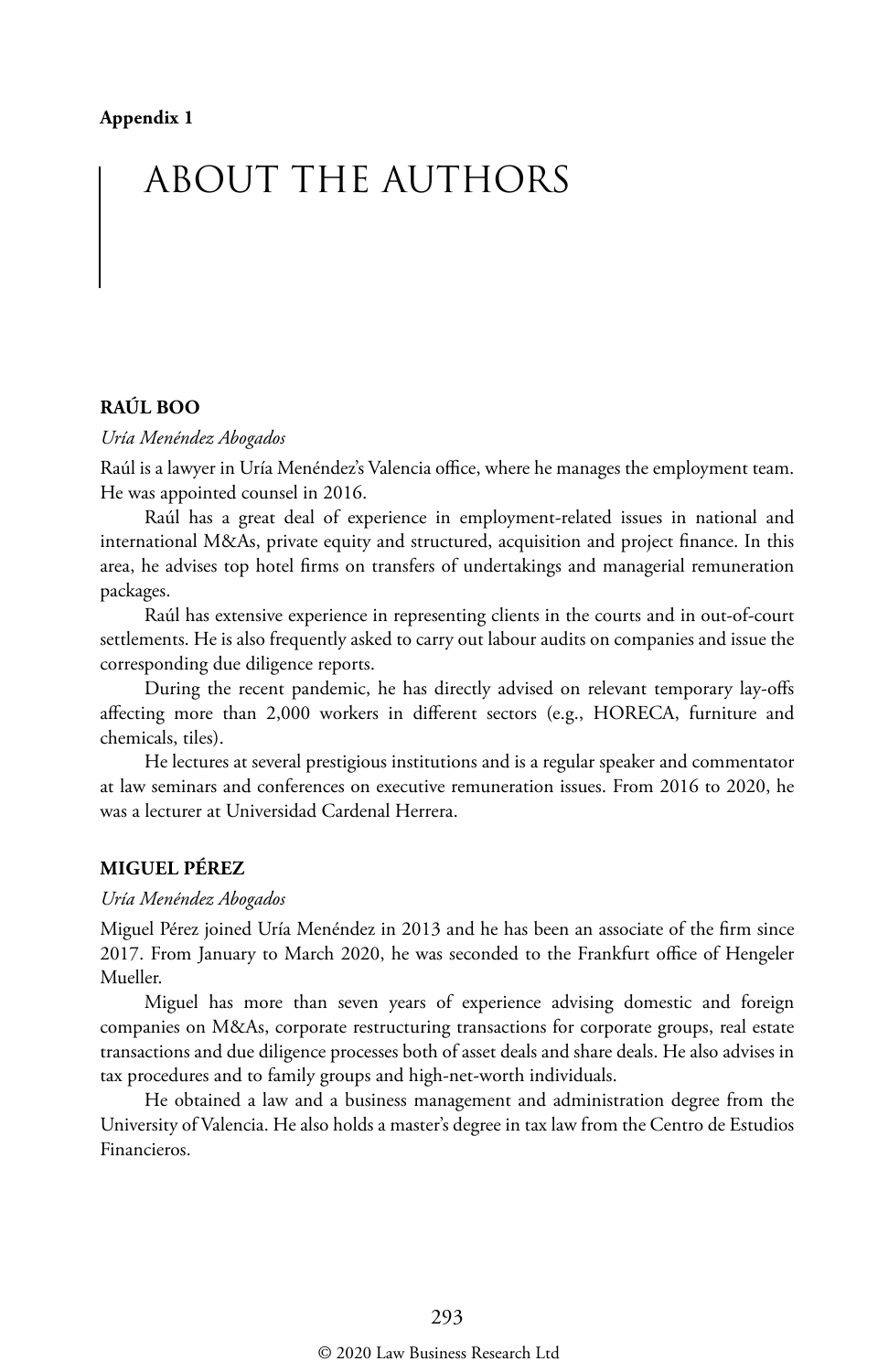#### **AINA VALLS**

#### *Uría Menéndez Abogados*

Aina joined Uría Menéndez in 2011. Between January and July 2016, she worked at the firm's London office. Aina has over nine years of experience advising domestic and foreign companies on corporate, financing and M&As.

She has advised on many different types of transactions, including acquisitions and real estate transactions, financing agreements and debt restructuring, both bilateral and syndicated, corporate acquisitions and joint ventures; mergers and the restructuring of corporate groups; corporate transactions and contracts in general.

She has been non-executive vice-secretary to the board of several companies.

#### **URÍA MENÉNDEZ ABOGADOS**

Príncipe de Vergara, 187 Plaza de Rodrigo Uría 28002 Madrid Spain Tel: +34 915 860 400 raul.boo@uria.com miguel.perez@uria.com aina.valls@uria.com www.uria.com